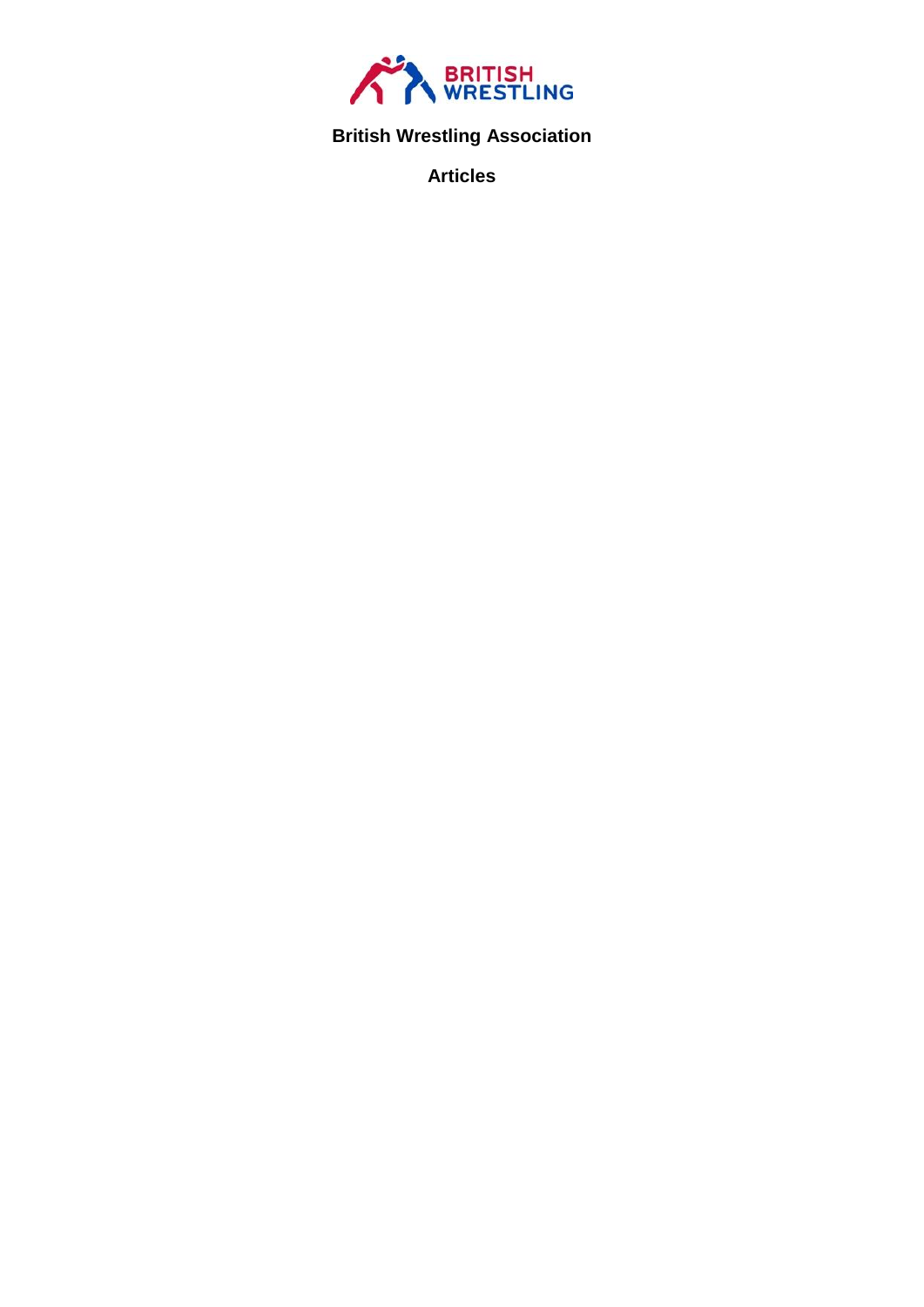# **ARTICLES**

# **TABLE OF CONTENTS**

| $\mathbf{1}$ .                 |  |
|--------------------------------|--|
| 2.                             |  |
| 3.                             |  |
| 4.                             |  |
| 5.                             |  |
| 6.                             |  |
| $7_{\scriptscriptstyle{\sim}}$ |  |
| 8.                             |  |
| 9.                             |  |
|                                |  |
|                                |  |
|                                |  |
|                                |  |
|                                |  |
|                                |  |
|                                |  |
|                                |  |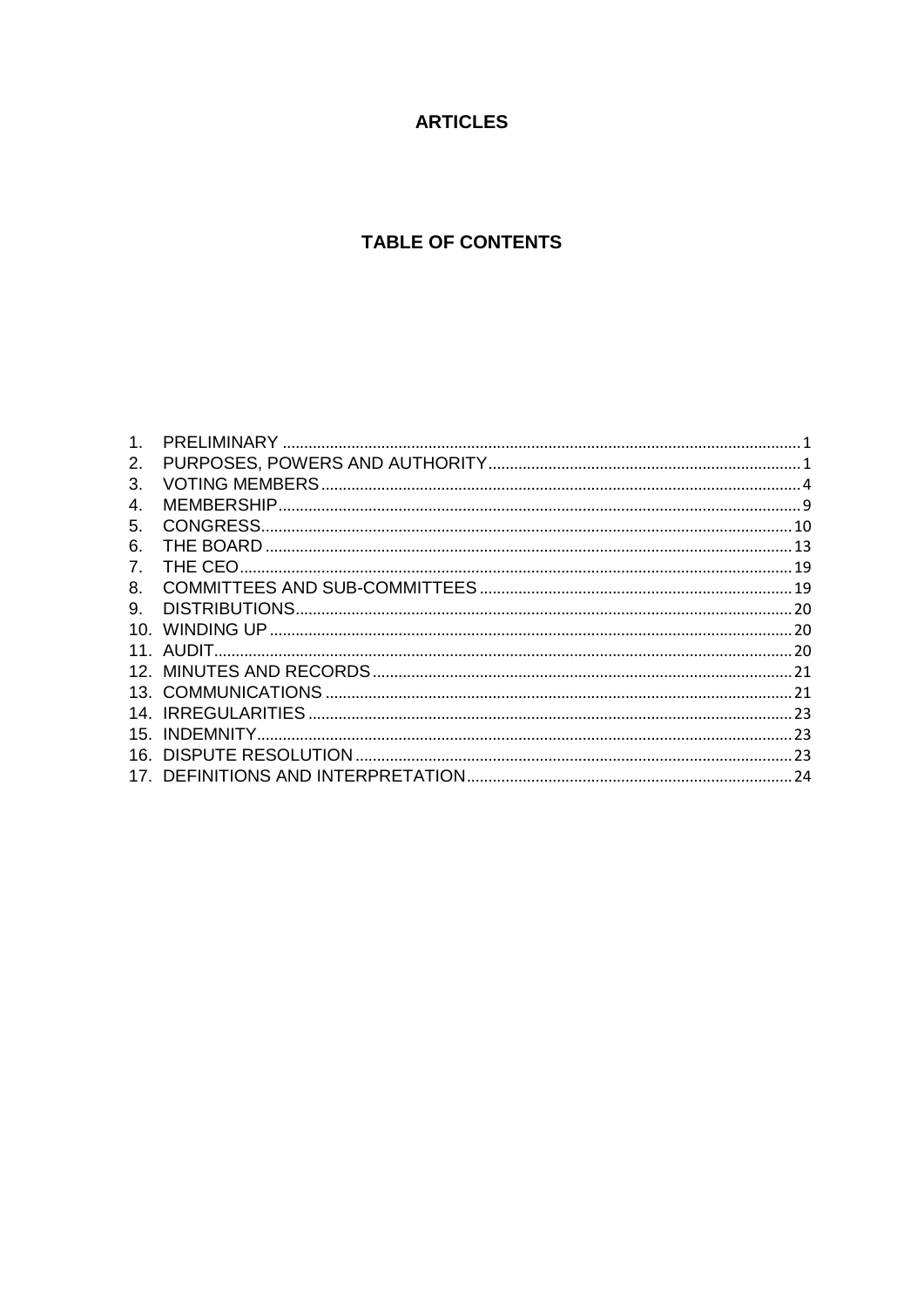# **ARTICLES OF THE BRITISH WRESTLING ASSOCIATION**

#### <span id="page-2-0"></span>**1. PRELIMINARY**

- 1.1 The relevant model articles for a company limited by guarantee are hereby expressly excluded. Instead, the provisions set out herein, as amended from time to time, will constitute the Articles of the Association.
- 1.2 The name of the Association is British Wrestling Association Limited.
- 1.3 The registered office of the Association will be situated in the UK.
- 1.4 The official language of the Association is English.
- 1.5 These Articles, and any dispute or claim arising out of or in connection with them (including any dispute or claim relating to non-contractual obligations), are governed by and will be construed in accordance with English law (without regard to the conflict of law principles thereof).
- 1.6 Capitalised terms in these Articles will have the meanings given to them in Article 17.
- 1.7 These Articles come into force with effect from [date].

#### <span id="page-2-1"></span>**2. PURPOSES, POWERS AND AUTHORITY**

- 2.1 The objects for which the Association is established are:
	- (a) to act as the sole ultimate governing body for the sport of Wrestling in the UK, recognising the authority of the Home Nations to govern the sport at a national level (which authority will extend as far as the political boundaries of the Country that each Home Nation represents) in accordance with, and subject to, the Association's ultimate authority over the sport:
	- (b) to protect the independence and autonomy of the Association, the Home Nations and the Nations and Regions Associations to govern and regulate the sport of Wrestling free from any outside influence;
	- (c) to promote and foster the development of the sport of Wrestling in the UK, at all levels, without unlawful discrimination of any kind on the grounds of race, gender, religion, creed, political beliefs, disability, marital status, sexual orientation or otherwise;
	- (d) to promote a safe and inclusive wrestling community;
	- (e) to bring together the Home Nations to develop common approaches to the promotion and development of Wrestling in the UK;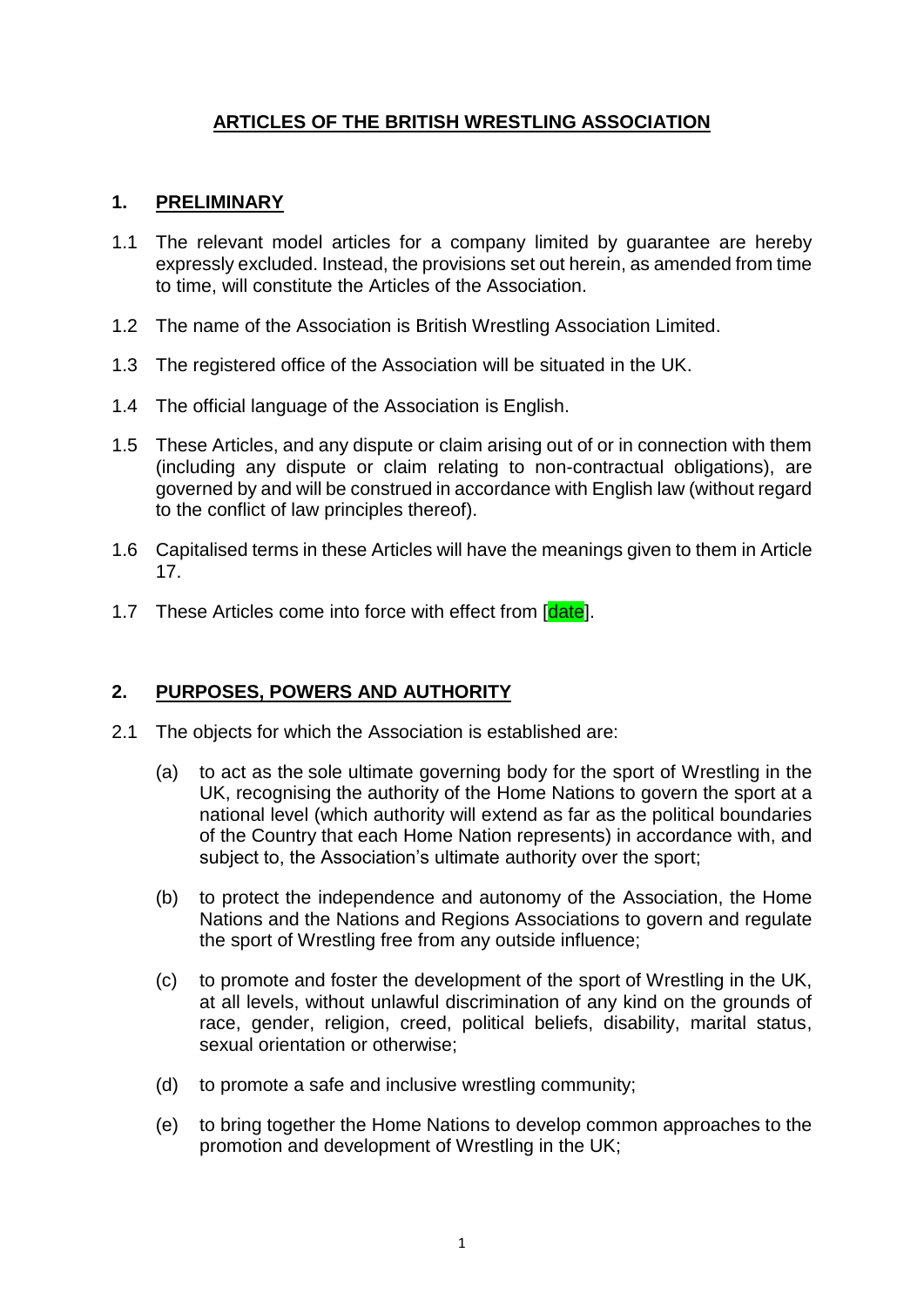- (f) to preserve the integrity of the sport of Wrestling, including by adopting rules implementing the UK Anti-Doping Rules and other appropriate regulations and codes of conduct, and ensuring that such rules, regulations and codes are properly enforced at all events sanctioned by the Association, a Home Nation and/or a Nations and Regions Association, as applicable;
- (g) to promote education, training and development of knowledge and skills in the sport of Wrestling, so that everyone achieves their full potential on and off the mat;
- (h) to control the organisation and scheduling of the sporting calendar in the UK in accordance with the best long-term interests and priorities of the sport as a whole, including:
	- (i) international competitions held in the UK; and
	- (ii) the British Wrestling Championships and all national competitions;
- (i) to select wrestlers to represent Great Britain and Northern Ireland in the Olympic Games, World Championships and European Championships;
- (j) within the sport of Wrestling, to act as the sole negotiating body with UK Sport, the British Olympic Association, UK Anti-Doping and Sport England;
- (k) to affiliate to UWW and such other bodies as appropriate, and to act as the representative member for Great Britain and Northern Ireland in international affairs in relation to Wrestling (including liaising with UWW in respect of the licensing of wrestlers from Great Britain and Northern Ireland for international competition);
- (l) to support the retention of Wrestling on the Olympic Games and Commonwealth Games programmes; and
- (m) to establish and maintain an efficient and sustainable administration to control, regulate and direct the affairs of the Association, and to foster high standards of administration by the Home Nations and the Nations and Regions Associations.
- 2.2 Without prejudice to the Acts, in furtherance of its objects the Association may, without limitation:
	- (a) amend these Articles to make further provision for the management and control of the sport of Wrestling in the UK and/or the affairs of the Association and its Members, and for the resolution of disputes relating thereto;
	- (b) establish Regulations concerning the conduct of the sport of Wrestling in the UK, including official competition rules, disciplinary rules, anti-doping rules, codes of conduct, a code of conduct and ethics for those involved in the governance of the sport, eligibility rules, and rules governing the sanctioning and/or conduct of events;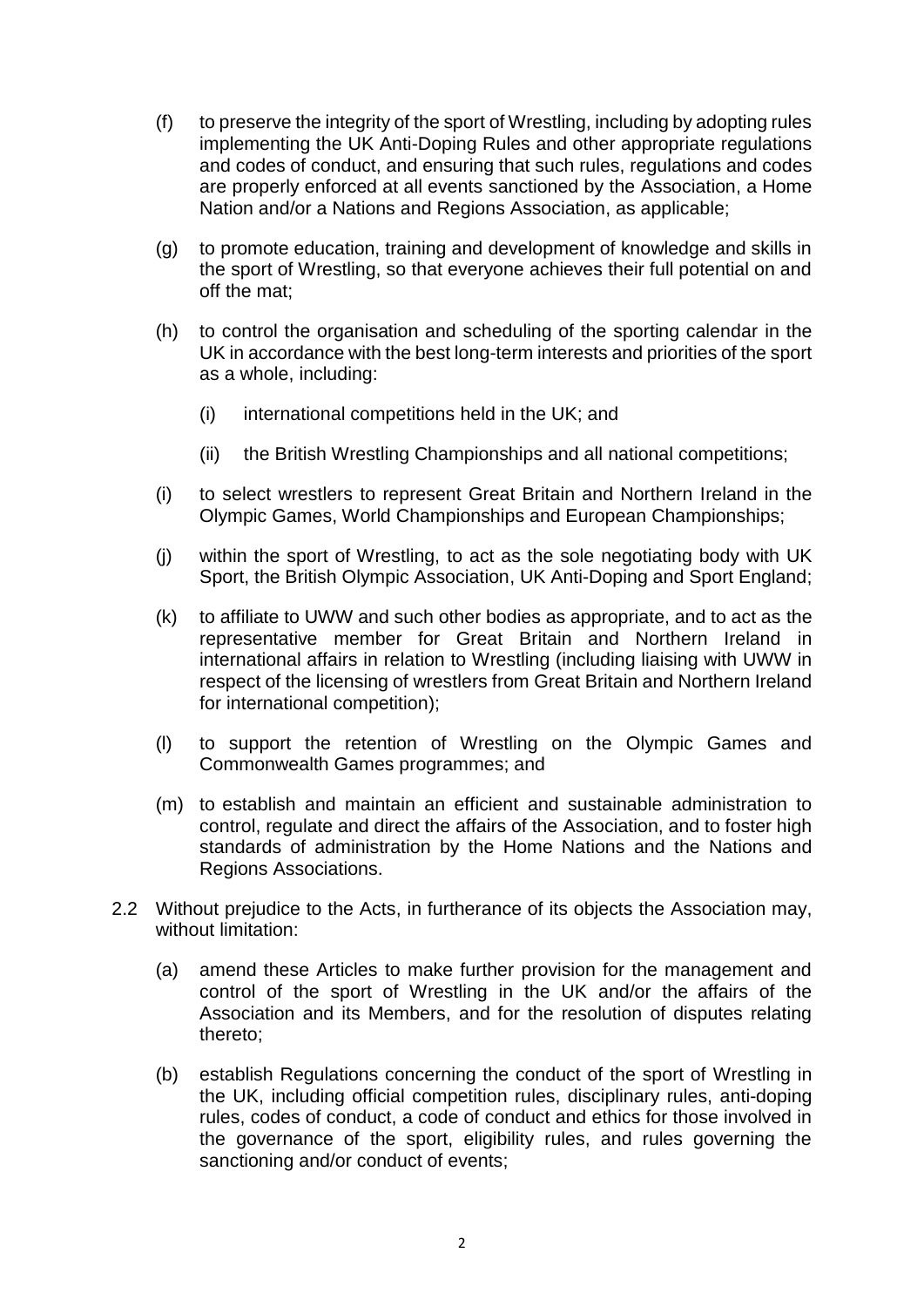- (c) apply and enforce the Articles and Regulations (and/or ensure their application and enforcement by Members and others, as applicable) throughout the sport;
- (d) organise and/or sanction the organisation of events;
- (e) raise funds to finance the activities of the Association by any available means, including by seeking donations and/or grants, by levying subscriptions and other fees, and by exploiting the commercial assets of the Association, including its intellectual property rights and any sponsorship, broadcasting and/or other commercial rights that it controls (including the commercial rights to the British Wrestling Championships and all national competitions);
- (f) employ and pay any person(s) to supervise, organise and/or carry out the work of the Association;
- (g) purchase, lease or otherwise acquire any property or other rights and privileges, construct, maintain and alter any buildings or premises, and/or sell, let, mortgage, dispose of, turn to account or otherwise deal with any or all of the property or assets of the Association;
- (h) invest any funds in such manner as thought fit;
- (i) establish, acquire or otherwise control other legal entities such as foundations, trusts or corporations;
- (j) insure, arrange insurance for and/or indemnify its officers, servants, voluntary workers and such other persons as thought fit in respect of work carried out in the performance of their duties; and
- (k) exercise all such other rights, powers and authorities and take such other lawful actions as may be considered necessary or desirable to achieve its purposes.
- 2.3 All of the Association's Members, constituent bodies, officers, employees, and appointees (including, without limitation, any person holding any Association appointment or sitting on any Association board or committee), and all persons participating in any way in activities controlled and/or sanctioned by the Association (including, without limitation, any person who is involved in organising and/or participates in any capacity in any Association event), will be deemed to have agreed and acknowledged that:
	- (a) the Association has sole ultimate authority over the governance and regulation of the sport of Wrestling in the UK, recognising the authority of the Home Nations to govern the sport at a national level (which authority will extend as far as the political boundaries of the Country that each Home Nation represents) in accordance with, and subject to, such ultimate authority;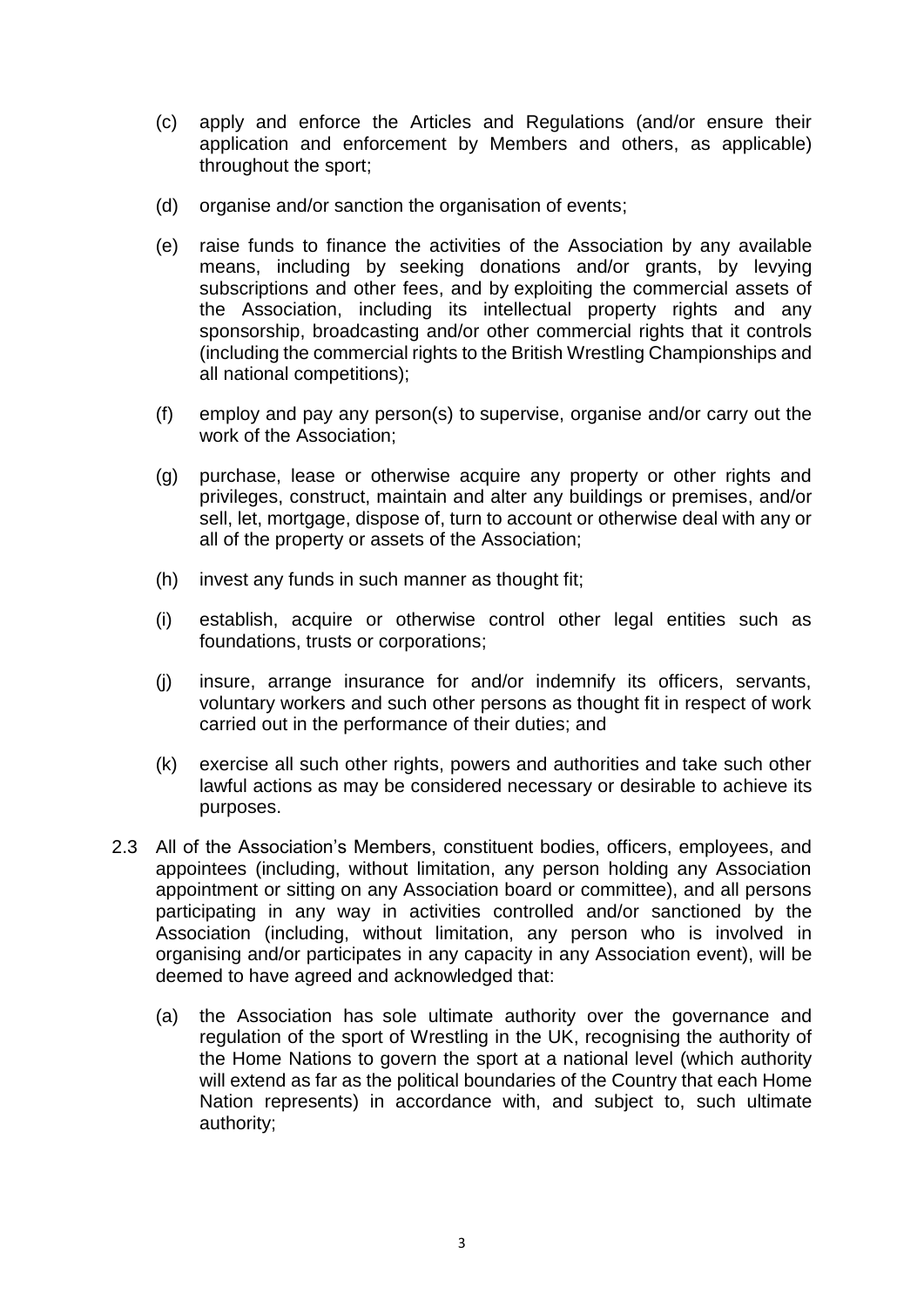- (b) they will not become a member of or recognise or otherwise support any organisation with similar objects to the Association unless that organisation is recognised by the Association;
- (c) they are bound by and must comply with the Articles and Regulations, and with the decisions taken by the Association and its constituent bodies (including Congress, the Board and other duly appointed officials and bodies of the Association) pursuant to and in application and enforcement of the Articles and Regulations; and
- (d) they submit to the jurisdiction of the Judicial Panel to hear and determine disputes as set out in these Articles and the Regulations, to the exclusion of all other courts, tribunals and arbitration bodies of any country or organisation whatsoever;

and the Association may from time to time require any of them to execute a written agreement (in a form to be determined by the Board) confirming that acknowledgement and agreement.

2.4 Without prejudice to Article 2.3, each Voting Member will procure (by suitable provision in its own constitution, or as otherwise approved by the Board) that each of its members and all persons and entities under its jurisdiction acknowledges and agrees on his/her/its own part to each of the matters set out in Article 2.3.

# <span id="page-5-0"></span>**3. VOTING MEMBERS**

#### **One Nation/Region, one Voting Member**

3.1 There can be only one Voting Member of the Association per Nation/Region (each known as a Nations and Regions Association). If a Nations and Regions Association is an unincorporated association, the Voting Member for that Nation/Region will be the chair of the relevant Nations and Regions Association, as determined by the constitution applicable to that Nations and Regions Association.

#### **Criteria for membership**

- 3.2 To be and to remain a Voting Member, a Nations and Regions Association must satisfy (both at the time it applies for membership and at all times thereafter) the following requirements:
	- (a) it must claim the exclusive right to govern Wrestling in its Nation/Region, i.e. it must not recognise any other body's claim to govern Wrestling in its Nation/Region (other than by exercise of powers delegated to that other body by the Nations and Regions Association);
	- (b) unless agreed otherwise by the Board, it must be concerned solely and exclusively with the administration, organisation and conduct of the sport of Wrestling and not with any other sport;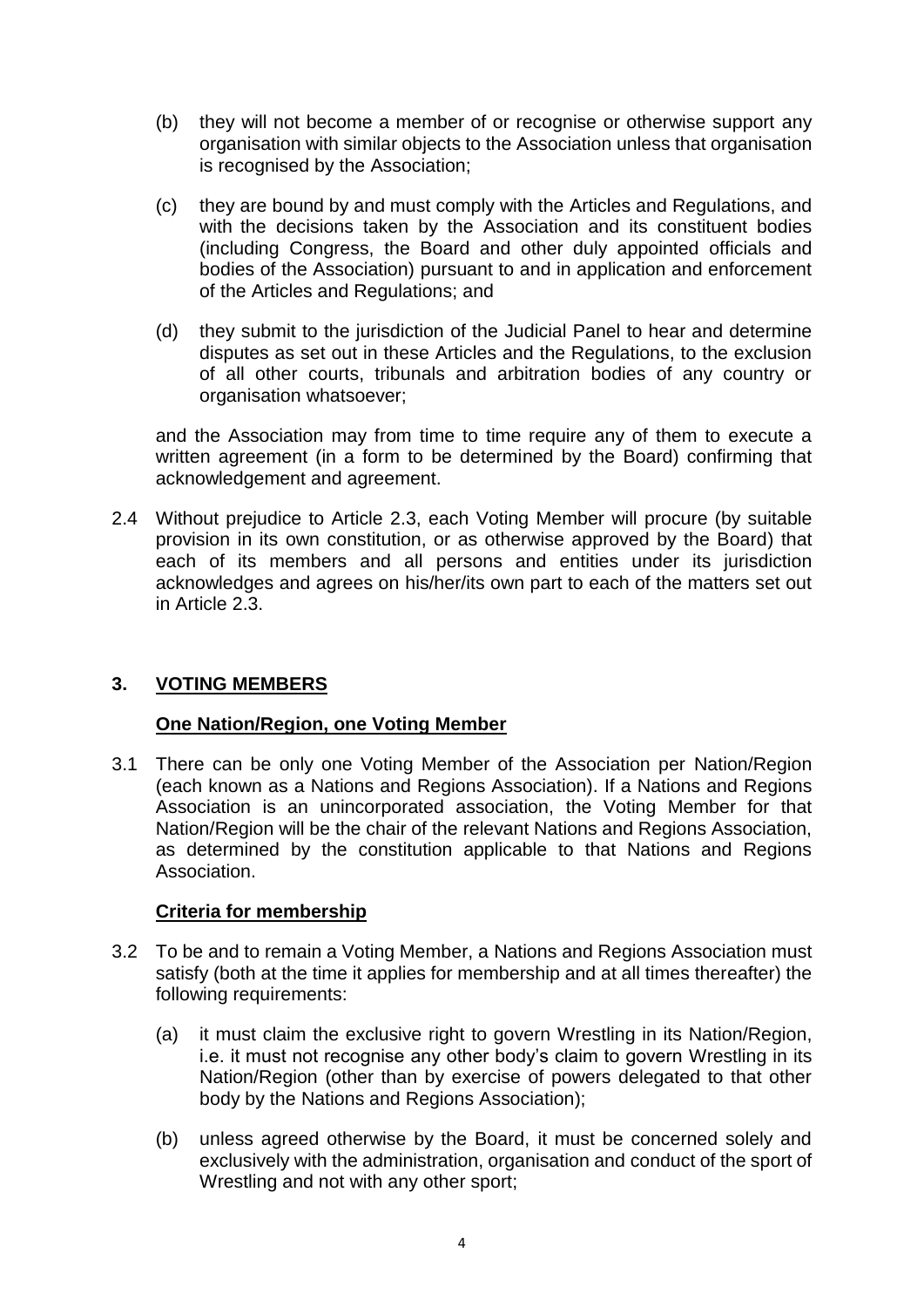- (c) its constitution must declare its opposition to any unlawful discrimination of any kind on the grounds of race, gender, religion, creed, political beliefs, disability, marital status, sexual orientation or otherwise;
- (d) its constitution must comply with the Articles and Regulations, and must declare its formal undertaking to be bound by and to comply with the Articles and Regulations; and
- (e) it must be solvent.
- 3.3 On the date of the coming into force of these Articles, the Northern Ireland Wrestling Association, Scottish Wrestling Association, Welsh Wrestling Association, England Northern Region, England Midlands Region and England Southern Region will be deemed to be Voting Members.

#### **Applications for membership**

- 3.4 Applications for membership may be made as follows:
	- (a) Any entity wishing to become a Voting Member in respect of a Nation/Region for which there is no current Voting Member must apply in writing to the Board.
	- (b) A Voting Member may not transfer its membership of the Association without the prior written permission of the Association. A Voting Member may apply in writing to the Board for such permission, and the proposed transferee must also be a party to the application.
	- (c) Where a Voting Member has been suspended from membership of the Association, another entity may apply in writing to the Board to be admitted in place of that Voting Member. Upon receipt, the Association will send a copy of the application to the suspended Voting Member, which will have 30 days from receipt of the application to notify the Association if it disputes the application. Congress will consider the application at its next ordinary meeting. If the suspended Voting Member has given notice by the required deadline, it will be given the opportunity to be heard by Congress before any final decision is made on the application. Any such decision will be subject to appeal by the suspended Voting Member to the Judicial Panel in accordance with Article 16.1.
- 3.5 All applications for membership under Article 3.4 must be made in writing, in such form as prescribed by the Board from time to time, and must be accompanied by:
	- (a) a copy of the written constitution of the applicant;
	- (b) a list of the names, residential addresses, email addresses, telephone and fax numbers, and any other necessary contact details of the principal office holders/employees of the applicant;
	- (c) the most recent annual accounts of the applicant;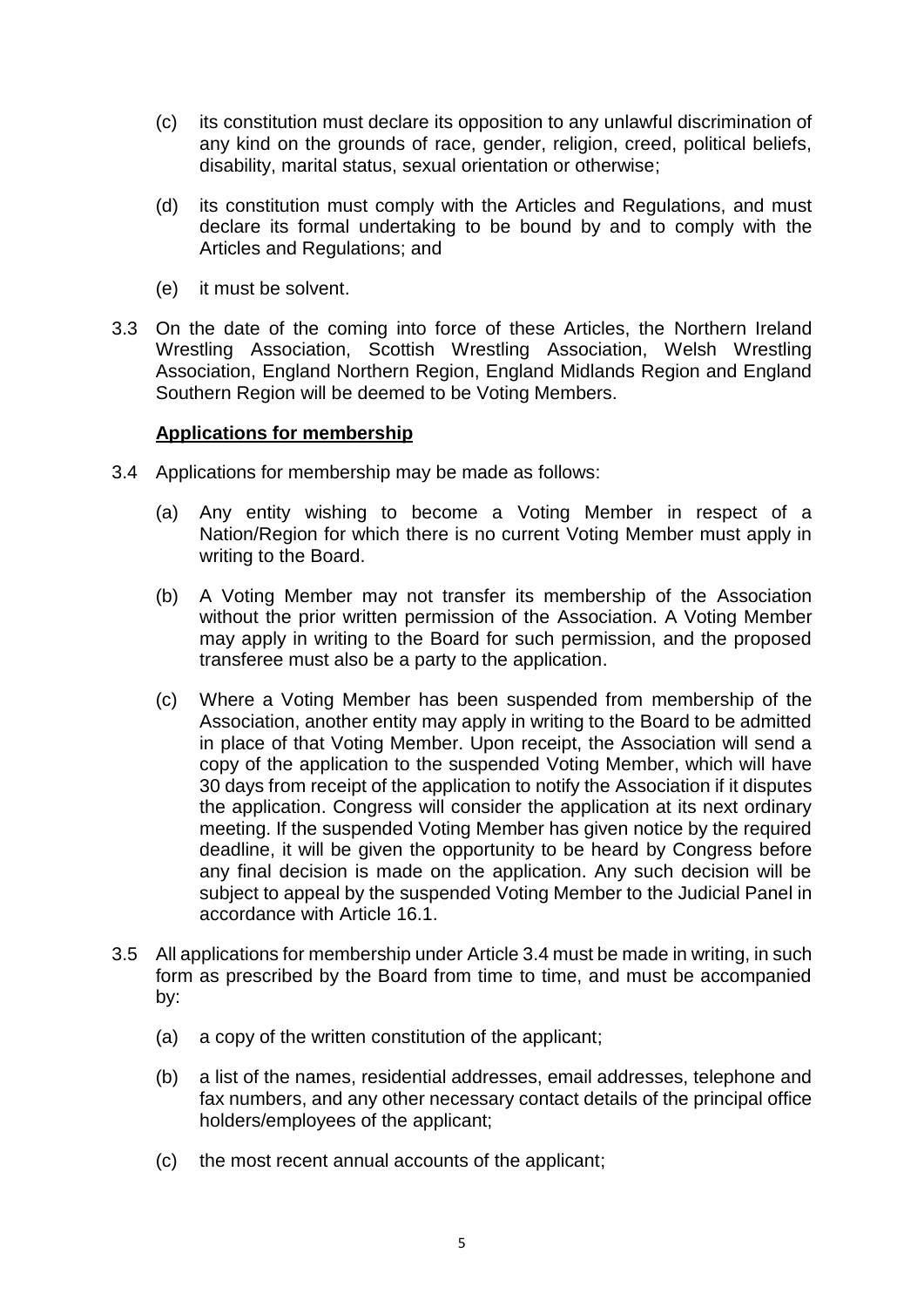- (d) evidence establishing that the applicant satisfies the criteria set out in Article 3.2; and
- (e) any further information requested by the Board.
- 3.6 On receipt of an application for membership, the Board will submit the application to Congress or circulate a written resolution (as appropriate), along with its recommendations as to acceptance of the application. If an application for membership is to be considered at Congress, it must be received by the Board at least 45 days before the date of the relevant Congress.
- 3.7 Except as otherwise provided by these Articles, applications for membership will be determined by Special Resolution (either by Congress or by written resolution of the Voting Members), at the absolute discretion of the Voting Members.
- 3.8 Where more than one entity applies to be a Voting Member in respect of a Nation/Region for which there is no current Voting Member, the competing claims will be resolved as follows:
	- (a) The Board will specify the criteria by which the competing claims are to be assessed.
	- (b) The Board will consider (or will appoint appropriate persons to a committee to consider) the competing claims, in accordance with a fair and impartial process, and make a written recommendation to Congress as to which entity best meets the specified criteria and so should be admitted as a Voting Member of the Association.
	- (c) Congress will consider the applications (and Board recommendation) at its next meeting and will give each applicant an equal opportunity to be heard before making its decision.
	- (d) The decision of Congress will be final. The unsuccessful applicant may appeal that decision to the Judicial Panel in accordance with Article 16.1.
- 3.9 If an application for membership of the Association is approved, such membership will take effect upon the close of the meeting at which the application was approved or on the date of the written resolution, as appropriate.

#### **Withdrawal from membership**

3.10 Any Voting Member may withdraw from membership of the Association at the end of any financial year provided it has given the Association at least three months' notice in writing of such withdrawal and has paid in full all monies that it owes to the Association and/or any other Voting Member.

#### **Suspension and expulsion from membership**

3.11 The Voting Members may, by Special Resolution, suspend or expel any Voting Member from membership of the Association on any of the following grounds: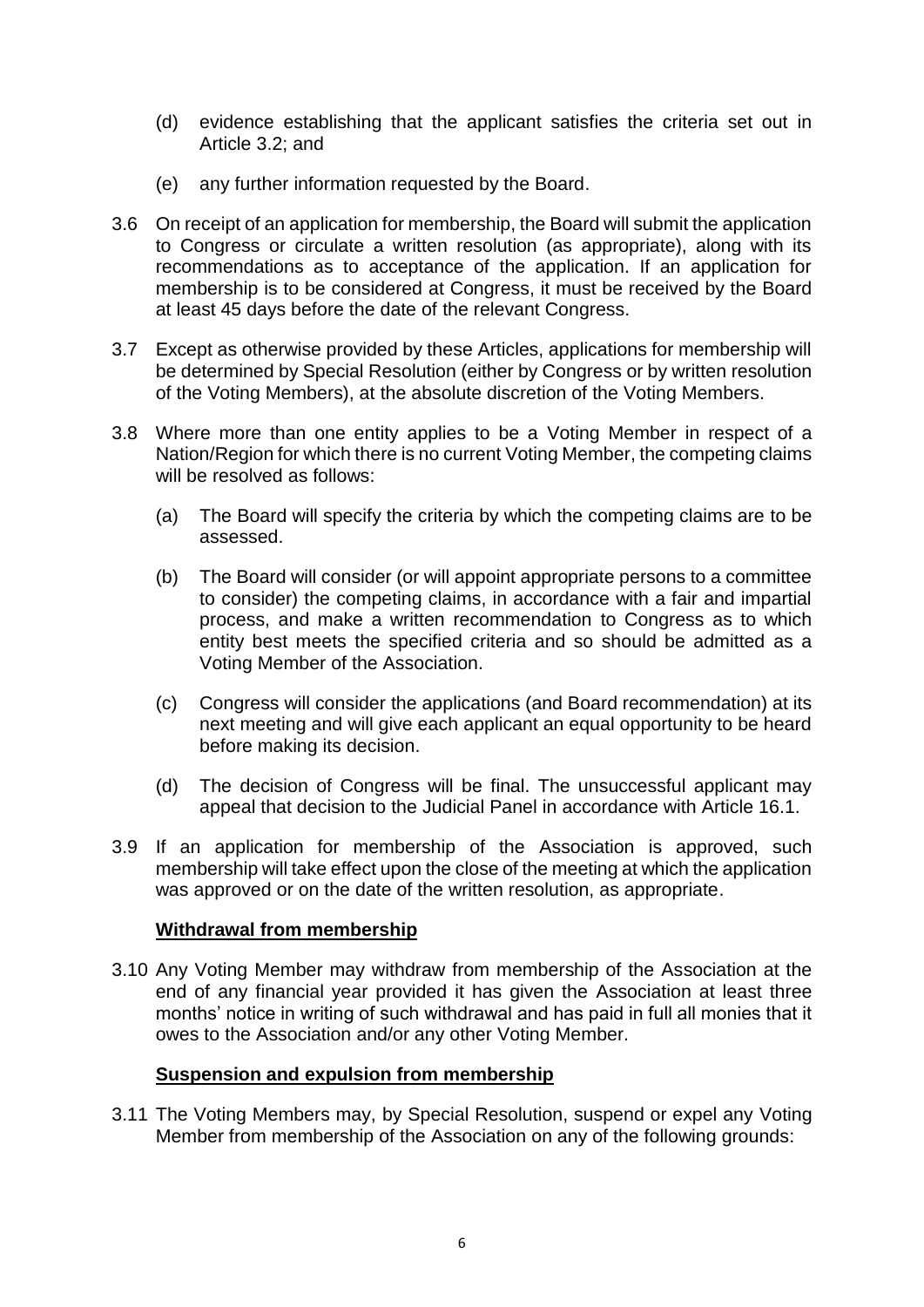- (a) a Voting Member has become insolvent, suspended operations, dissolved, or otherwise ceased to exist, or proposes to do any of those things;
- (b) a Voting Member no longer satisfies all of the criteria for membership set out in Article 3.2;
- (c) an outside body interferes improperly with the autonomy of the Voting Member, in respect of its operations and/or its composition or otherwise;
- (d) a Voting Member commits a serious or persistent breach of its obligations as a Voting Member, or brings the Association or the sport of Wrestling into disrepute, or otherwise neglects or compromises the interests of the Association, or there is other just cause to expel the Voting Member;
- (e) upon the recommendation of the Board, for example, where a Voting Member fails to comply with the reasonable directions of the Board;

provided always that the Voting Member will be given due notice of any such proposal (and the grounds for such proposal) and an opportunity to be heard by the Voting Members before any final decision is made. Any such decision will be subject to appeal by the Voting Member to the Judicial Panel in accordance with Article 16.1.

- 3.12 Only the Voting Members may expel a Voting Member. However, the Board may, by Special Resolution, at any time suspend any Voting Member from membership of the Association on any of the grounds set out in Article 3.10 pending consideration of the matter by the Voting Members pursuant to that Article. The Board will give the Voting Member due notice and an opportunity to be heard (by written submission unless otherwise determined by the Board) before making any such decision. The suspended Voting Member may appeal to the Judicial Panel in accordance with Article 16.1 against any refusal by the Board to stay its decision to suspend the Voting Member pending consideration of the matter by the Voting Members.
- 3.13 A Voting Member that has been suspended may not exercise any of the rights or benefits of membership of the Association during the period of such suspension. In particular, a suspended Voting Member may not attend, speak or vote at any meeting of the Association (save as expressly set out in these Articles), participate in any capacity in the governance of the Association, or participate (or have any representative participate) in any Association events. Other Voting Members may not maintain sporting contact with a suspended Voting Member.
- 3.14 A Voting Member that has been expelled ceases to be a Voting Member and, if it wishes to regain membership, must make a new application in accordance with Article 3.4 and on such terms as to the payment of any outstanding sums owed to the Association (and any other conditions) as determined by the Voting Members and/or the Board in their absolute discretion.
- 3.15 In cases where action is warranted but suspension or expulsion would be inappropriate, the Voting Members (or the Board, subject to ratification by the Voting Members) may, by Special Resolution, caution or censure a Voting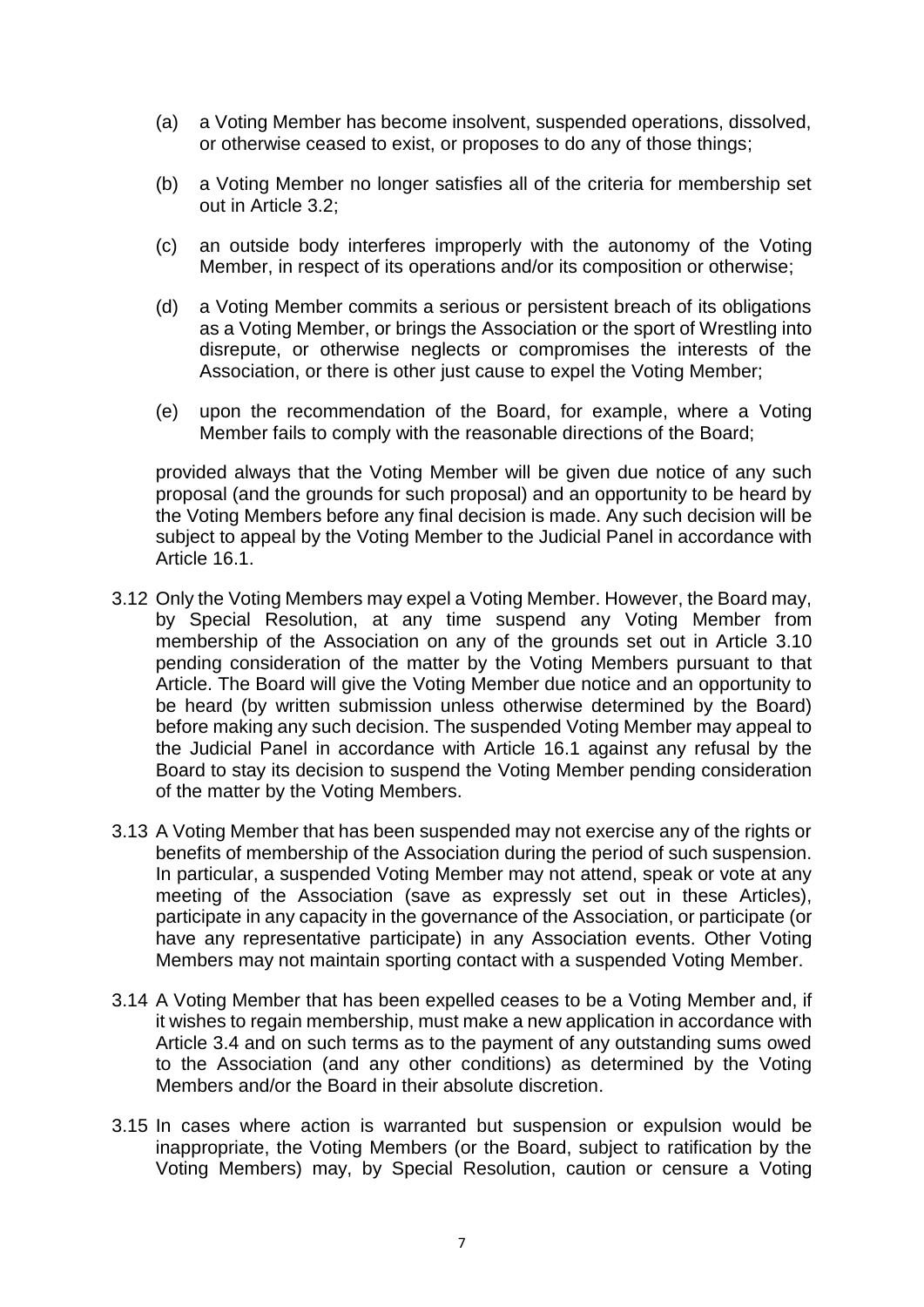Member, withhold grants or subsidies from a Voting Member, exclude a Voting Member's representatives from Association events, remove or deny accreditation to representatives of a Voting Member, or take such other action as they deem appropriate, provided that the Voting Member will be given due notice and an opportunity to be heard before any final decision is made. Any such decision will be subject to appeal by the Voting Member to the Judicial Panel in accordance with Article 16.1. A decision by the Board will not be 'final' for these purposes, and therefore no appeal will lie to the Judicial Panel from such decision, but if necessary the Voting Member affected may appeal to the Judicial Panel in accordance with Article 16.1 against any refusal by the Board to stay its decision pending consideration of the matter by the Voting Members.

#### **Rights and obligations of Voting Members**

- 3.16 Subject always to the powers to suspend membership rights set out in these Articles, a Voting Member will enjoy all of the rights and benefits conferred on Voting Members by the Articles and the Regulations.
- 3.17 Each Voting Member must:
	- (a) respect and further the purposes set out in Article 2.1 of these Articles;
	- (b) pay when due all subscriptions and other monies owing to the Association;
	- (c) manage its affairs autonomously and without interference from bodies outside the Olympic movement;
	- (d) comply with these Articles and the Regulations;
	- (e) adopt, implement and enforce within its Nation/Region, statutes and/or regulations that are consistent with these Articles and the Regulations, including (without limitation) anti-doping rules that are compliant with the UK Anti-Doping Rules and the Association's anti-doping rules (as amended from time to time);
	- (f) comply with, recognise and enforce within its Nation/Region (i) all decisions of the Association's constituent bodies and/or officials made under these Articles and the Regulations; (ii) periods of ineligibility and other disciplinary sanctions imposed by the Association; and (iii) periods of ineligibility and other disciplinary sanctions imposed by Voting Members;
	- (g) keep the Association informed of its current contact details (including its postal address, email address and telephone and fax numbers) as well as the current full names, residential addresses, email addresses, telephone and fax numbers, and any other necessary contact details of its principal office holders/employees;
	- (h) provide to the Board, upon request, a copy of its constitution, annual accounts and general meeting minutes; and
	- (i) file such reports on its activities and provide such other information as requested by the Board from time to time.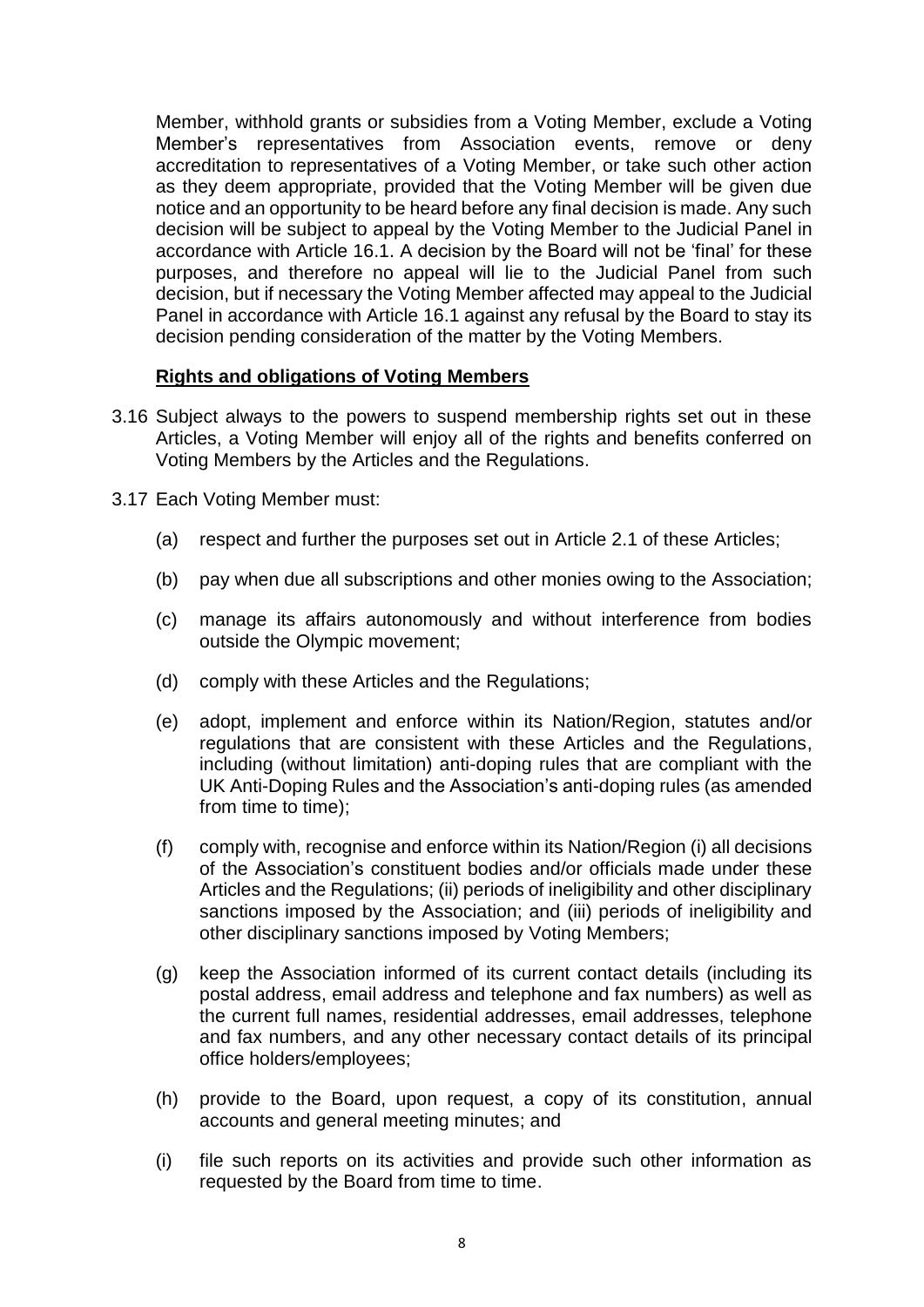3.18 Each Voting Member will be responsible for the following (among other things):

- (a) representing its members;
- (b) providing information about the work of the Association and the Nations and Regions Associations to its members;
- (c) providing an opportunity for its members to raise and discuss Wrestling matters;
- (d) discussing and pursuing Wrestling matters raised by its members in respect of issues affecting the development of the sport within its Nation/Region;
- (e) formulating Home Nations talent pathways that align with the Association's Great Britain and Northern Ireland performance programme(s); and
- (f) facilitating two-way communication between its members and the Board, including through the Nations and Regions Committee.
- 3.19 Subject to the Regulations, only Members of the Association and members of other national federations that are recognised by UWW will be eligible to participate in the British Wrestling Championships and other competitions and events organised by or on behalf of the Association.
- 3.20 The liability of each Voting Member is limited to £1.00, being the amount that each Voting Member undertakes to contribute to the assets of the Association in the event of its being wound up while they are Voting Members or within one year after they cease to be a Voting Member, for any of the following purposes: payment of the Association's debts and liabilities contracted before they cease to be a Voting Member; payment of the costs, charges and expenses of winding up; and adjustment of the rights of the contributories among themselves.

# <span id="page-10-0"></span>**4. MEMBERSHIP**

- 4.1 Each Voting Member is entitled to admit into membership such persons and entities as it sees fit, provided always that:
	- (a) each Voting Member may admit into membership (and continue the membership of) only those clubs located in its Nation/Region (in the event of a dispute as to the area covered by a Nation/Region or to which Voting Member a club should belong, the decision of the Board will be final and binding);
	- (b) all such persons and entities will, on being admitted into membership of the Voting Member, automatically become a member of the Association (and must be registered with the Association in such manner as determined by the Association from time to time, which might include registration through a central membership database), and must agree to comply with these Articles and the Regulations;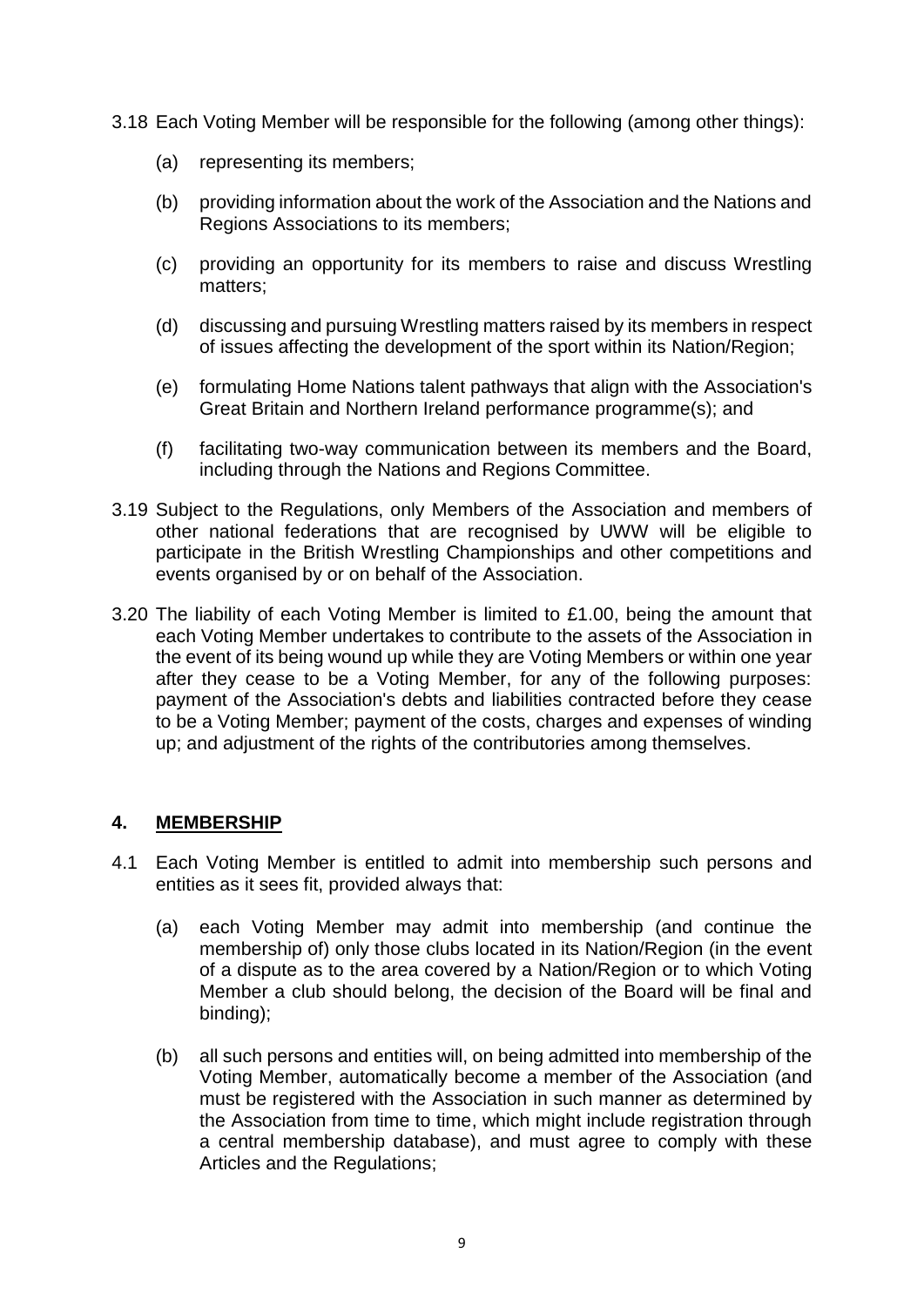- (c) if any such person or entity withdraws from or is suspended or expelled from membership of the Association, it will automatically be deemed to have withdrawn from or been suspended or expelled from membership of the Voting Member, and vice versa;
- (d) if a Voting Member withdraws from or is suspended or expelled from membership of the Association, its members will similarly be automatically deemed to have withdrawn from or been suspended or expelled from membership of the Association;
- (e) the Voting Member will pay to the Association a proportion of any and all membership subscriptions, on such terms as determined by the Board from time to time;
- (f) each Voting Member will provide the Association with up-to-date contact details for each of its members (including, without limitation, full name, postal address, email address and telephone number), as requested by the Association from time to time; and
- (g) each Voting Member will provide the Association, on request, with a copy of the constitutional documents of any of its members.
- 4.2 For the avoidance of doubt, the Association, the Home Nations and the Nations and Regions Associations may levy such other fees on members (in addition to membership subscriptions) as specified from time to time.

# <span id="page-11-0"></span>**5. CONGRESS**

# **Composition and authority**

- 5.1 Congress is the Voting Members of the Association in general meeting.
- 5.2 Congress has supreme and ultimate authority in relation to the affairs of the Association, including sole and exclusive authority to:
	- (a) amend these Articles (which may only be effected by Special Resolution); and
	- (b) approve changes to the Voting Members.

#### **Meetings**

- 5.3 The Association will hold a general meeting in each calendar year (as its annual general meeting), at a date, time and location to be determined by the Board (provided that each annual general meeting will be held not more than 15 months after the last annual general meeting was held).
- 5.4 All general meetings other than annual general meetings will be called extraordinary general meetings. Extraordinary general meetings will be held at a date, time and location to be determined by the Board (a) at the request of the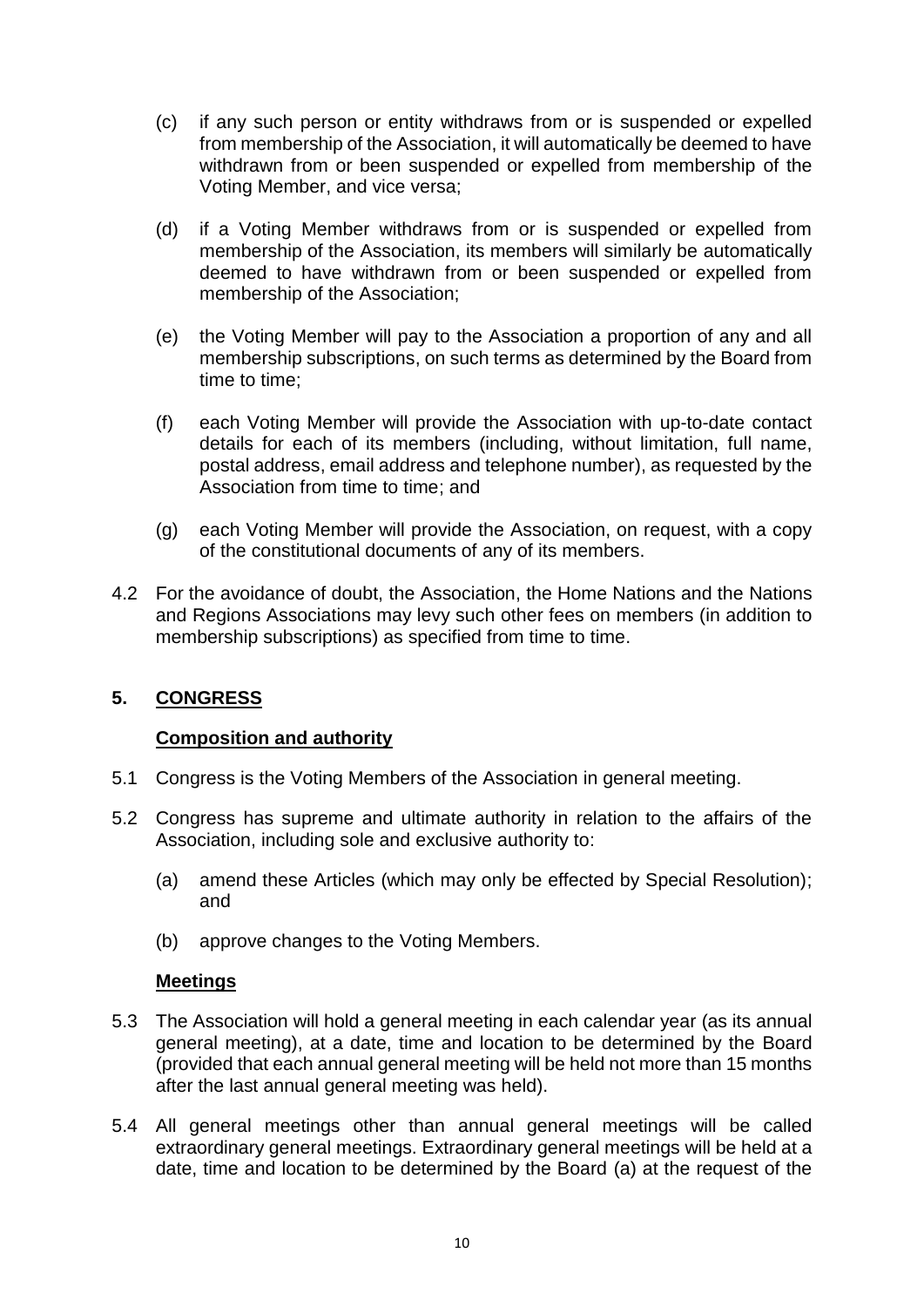Board, or (b) at the written request of not less than one third of the Voting Members. Any such request must indicate the object of the meeting and any resolutions or motions to be proposed, and the Board will give notice of an extraordinary general meeting within 21 days of receipt of such request.

#### *Notice*

- 5.5 Subject to the provisions of the Acts, Voting Members will be given the following notice:
	- (a) at least 14 Clear Days' notice in writing of the date, time and location of each annual general meeting (which will be specified as such) and the general nature of the business to be transacted at the meeting;
	- (b) at least 14 Clear Days' in writing of the date, time and location of any other general meeting and the general nature of the business to be transacted at the meeting; and
	- (c) every notice calling a general meeting must include, with reasonable prominence, a statement informing the Voting Member of its rights to appoint a proxy.
- 5.6 Notice of general meetings must also be provided to the Board and to such persons and entities as are entitled to receive such notice under these Articles and/or the Acts.
- 5.7 The accidental omission to give notice of a meeting to, or the non-receipt of such notice by, any person or entity entitled to receive notice thereof will not invalidate the meeting or any resolution(s) passed at such meeting.

#### *Attendance*

- 5.8 General meetings may be attended by the following persons:
	- (a) each Voting Member will be entitled to appoint up to two representatives to attend, in person or by electronic means, and speak at general meetings (save that where two representatives are appointed, one must be male and one must be female), and will designate one of those representatives to cast the vote of the Voting Member;
	- (b) members of the Board may attend and speak at any general meeting, in person or by electronic means, but will not be entitled to vote (save that the Voting Members may at any time require any Board member not to attend all or part of a general meeting where, in the opinion of a majority of the Voting Members attending the meeting, it is desirable for the discussion and voting on any proposed resolution to take place without such person(s) present);
	- (c) other observers and speakers, at the discretion of the Board; and
	- (d) as otherwise provided in these Articles.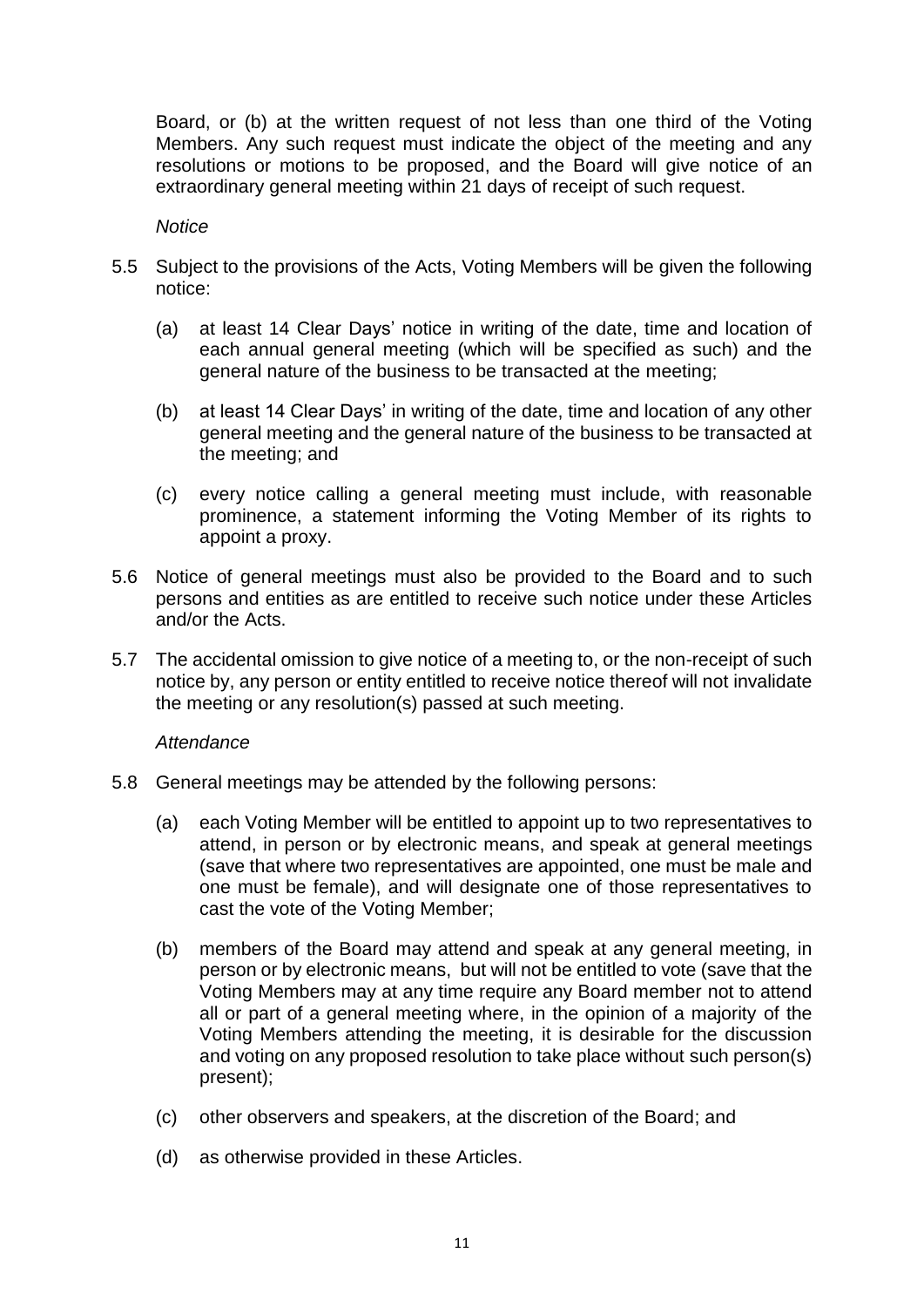- 5.9 No business (except an adjournment) will be transacted at a general meeting unless a quorum is present when it proceeds to business. Save as otherwise provided in these Articles, a general meeting is duly constituted and quorate if, at the commencement of the meeting, there are three Voting Members present (by virtue of their duly appointed representative or by proxy). If such a quorum is not present within half an hour from the time appointed for the meeting, or if during the meeting such a quorum ceases to be present, the meeting will be adjourned to a date, time and location to be determined by the Board (and if at such adjourned meeting a quorum is not present within half an hour from the time appointed for the meeting, or if during the meeting such a quorum ceases to be present, the Voting Members present (so long as they number two or more) will constitute a quorum.
- 5.10 The Chair will preside as chair at every general meeting. In the absence of the Chair, or if the Chair is not present within 15 minutes from the time appointed for the meeting, the Voting Members present and entitled to vote will choose one of the members of the Board to chair the meeting or, if no such members are present or if all such present members decline to chair the meeting, will choose one of their number to take the chair.
- 5.11 The chair of a general meeting may, with the consent of any meeting at which a quorum is present (and will if so directed by the meeting), adjourn the meeting from time to time and from place to place, but no business will be transacted at an adjourned meeting other than business that might properly have been transacted had an adjournment not taken place. Where such meeting is adjourned for 30 days or more, notice of the adjourned meeting will be given in the same manner as for the original meeting; otherwise, however, Voting Members will not be entitled to any further notice of an adjournment or of the business to be transacted at an adjourned meeting.

#### *Decision-making*

- 5.12 Each Voting Member is entitled to cast one vote on a resolution. For the avoidance of doubt, this is one vote per Voting Member and not per representative.
- 5.13 Unless otherwise specified in the Acts or in these Articles, the exercise by the Voting Members of a power given to them under the Acts or the Articles will be by:
	- (a) a resolution passed at Congress; or
	- (b) a resolution consented to in writing by the Voting Members.
- 5.14 Subject to any requirement for a higher majority specified in the Acts or in these Articles, a resolution of the Voting Members at Congress will be decided on a show of hands by a majority of votes by those Voting Members present (by virtue of their duly appointed representative or by proxy), unless before or on the declaration of the result of the show of hands a poll is duly demanded. Subject to the Acts, a poll may be demanded by the chair of the meeting or by at least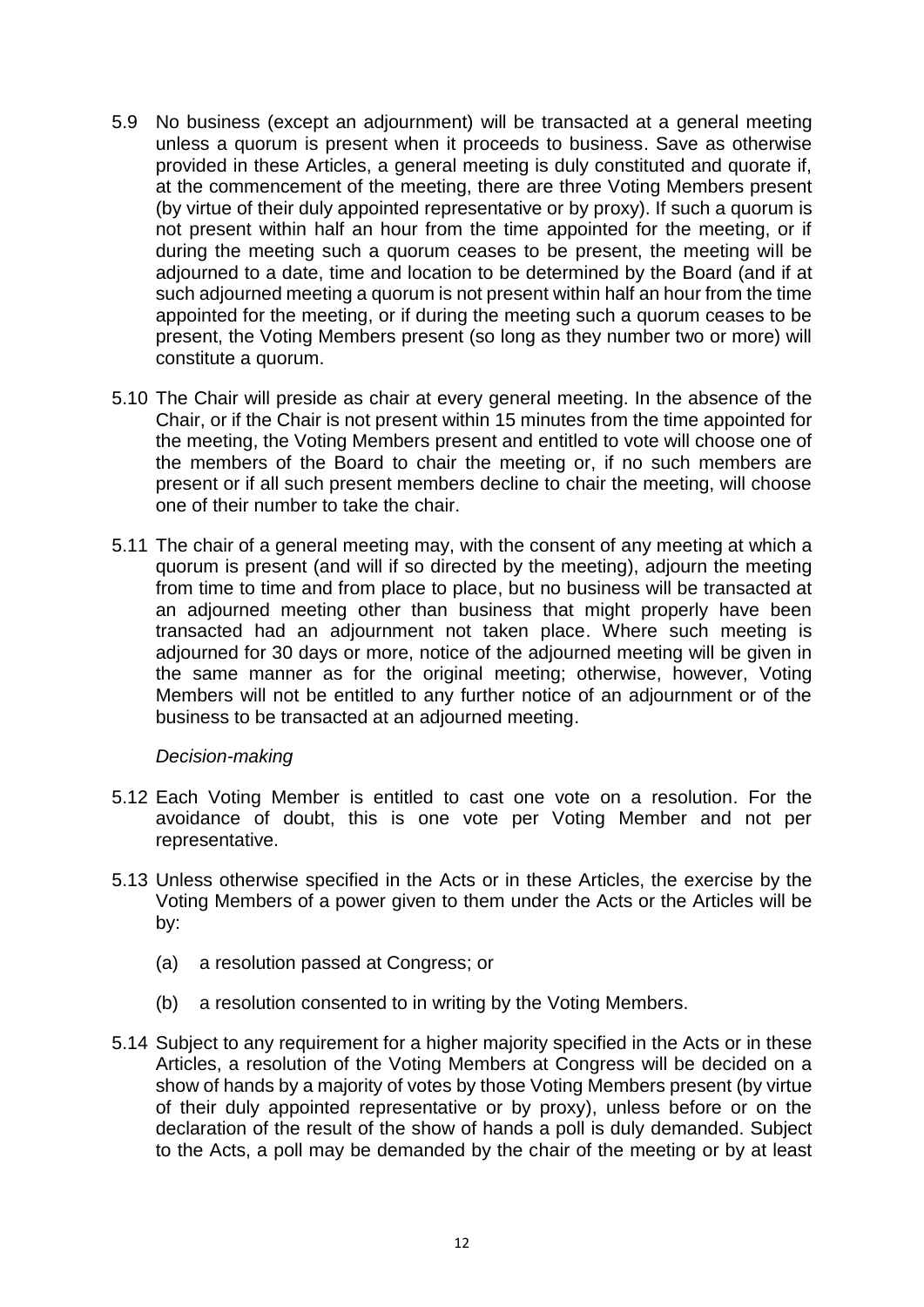10% of the Voting Members, and a demand by a person as proxy for a Voting Member will be the same as a demand by the Voting Member.

- 5.15 Unless a poll is demanded, a declaration by the chair of the meeting that a resolution has been carried, or carried unanimously or by a particular majority, or lost, or not carried by a particular majority, and an entry to that effect in the minutes will be conclusive evidence of the fact without proof of the number or proportion of the votes recorded in favour of or against that resolution.
- 5.16 Any action that may be taken by the Voting Members at Congress may also be taken by a resolution consented to in writing by a majority of the Voting Members entitled to vote thereon (subject to any requirement specified in the Acts or these Articles for a resolution to be passed by a particular majority), provided that a copy of the proposed resolution is sent to all of the persons entitled to consent to it. If any written resolution of the Voting Members is adopted, a copy of such resolution will be sent to all Voting Members forthwith upon it taking effect.
- 5.17 Where a written resolution has been circulated to a Voting Member pursuant to Article 5.16 and has not been received back by the Association within 30 days of being sent, that Voting Member will be deemed to have approved and signed the resolution.

#### <span id="page-14-0"></span>**6. THE BOARD**

#### **Composition**

- 6.1 The Board will be comprised of:
	- (a) the Chair, appointed in accordance with Article 6.3;
	- (b) the CEO;
	- (c) four Directors appointed by the Home Nations in accordance with Article 6.5;
	- (d) three Independent Non-Executive Directors, each appointed in accordance with Article 6.6; and
	- (e) up to two additional Directors as appointed by the Board from time to time where particular identified additional skills are required.
- 6.2 The members of the Board as set out in Article 6.1 will be the Directors of the Association and will be Directors for the purposes of the Acts. All members of the Board will hold such office in their personal capacity and not as representatives of any Voting Member, Home Nation or any other organisation, and will be required at all times to discharge their responsibilities as Board members in the best interests of the Association and its Voting Members as a whole.
- 6.3 The Chair will be appointed by an appointments committee comprising the chair of the Nations and Regions Committee (who will chair the appointments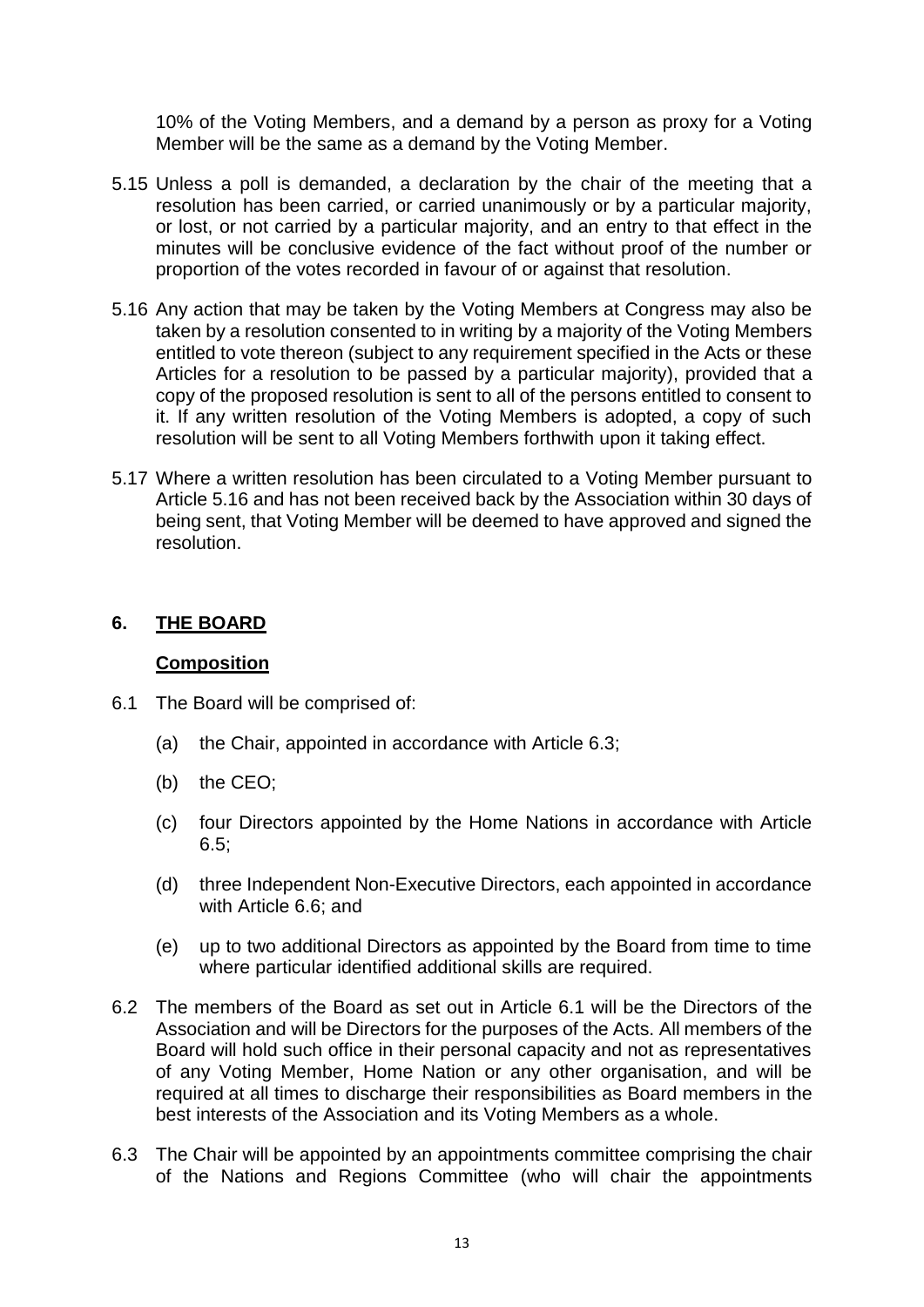committee), two nominated members of the Nations and Regions Committee, and one independent member with experience in sports governance. A representative nominated by Sport England and/or UK Sport will be invited to observe. The Chair's appointment must be ratified by the Voting Members. The Chair will be appointed through an open recruitment process following a formal, rigorous and transparent procedure that is competence-based and conducted in accordance with the Association's recruitment policy. At the date of the adoption of these Articles, the existing Chair, having been appointed pursuant to the process in this Article 6.3, will be deemed appointed under this Article 6.3, with the Chair's term of office deemed to have begun on the date of the Chair's appointment on 13 September 2015.

- 6.4 The CEO will be a Director by virtue of his/her office and will resign as a Director upon ceasing to be employed as the CEO of the Association (for whatever reason), and will be replaced on the Board by his/her successor as CEO.
- 6.5 Each Home Nation will, within 60 days of the date of adoption of these Articles, appoint a Director through an open recruitment process following a formal, rigorous and transparent procedure that is competence-based. Each such appointment must be ratified by the Board. At the date of the adoption of these Articles, as a transitional arrangement and pending the appointment of Home Nations Directors under this Article 6.5, the existing Nations and Regions Directors will be deemed to be the Home Nations Directors.
- 6.6 The Independent Non-Executive Directors will be appointed by an appointments committee comprising the Chair (who will chair the appointments committee), the chair of the Nations and Regions Committee and two nominated members of the Nations and Regions Committee. Each such appointment must be ratified by the Board. The appointments will follow an open recruitment process with a formal, rigorous and transparent procedure that is competence-based and conducted in accordance with the Association's recruitment policy. Each Independent Non-Executive Director will be required to have specialist skills, knowledge and experience in the area relevant to their role (respectively, finance; business and legal; and marketing and communications), and one of the Independent Non-Executive Directors will be appointed to act as the senior Independent Non-Executive Director. At the date of the adoption of these Articles, the existing Non-Executive Directors, having been appointed pursuant to the process in this Article 6.6, will be deemed appointed under this Article 6.6, with those Non-Executive Directors' terms of office deemed to have begun on the date of their having been appointed on 5 March 2016.
- 6.7 Subject to these Articles and the Regulations:
	- (a) the term of office for the Chair will be four years from the time of his/her appointment by the Voting Members;
	- (b) the term of office for each Director appointed by the Home Nations will be four years from the time of his/her appointment by the Board;
	- (c) the term of office for each Independent Non-Executive Director will be four years from the time of his/her appointment by the Board;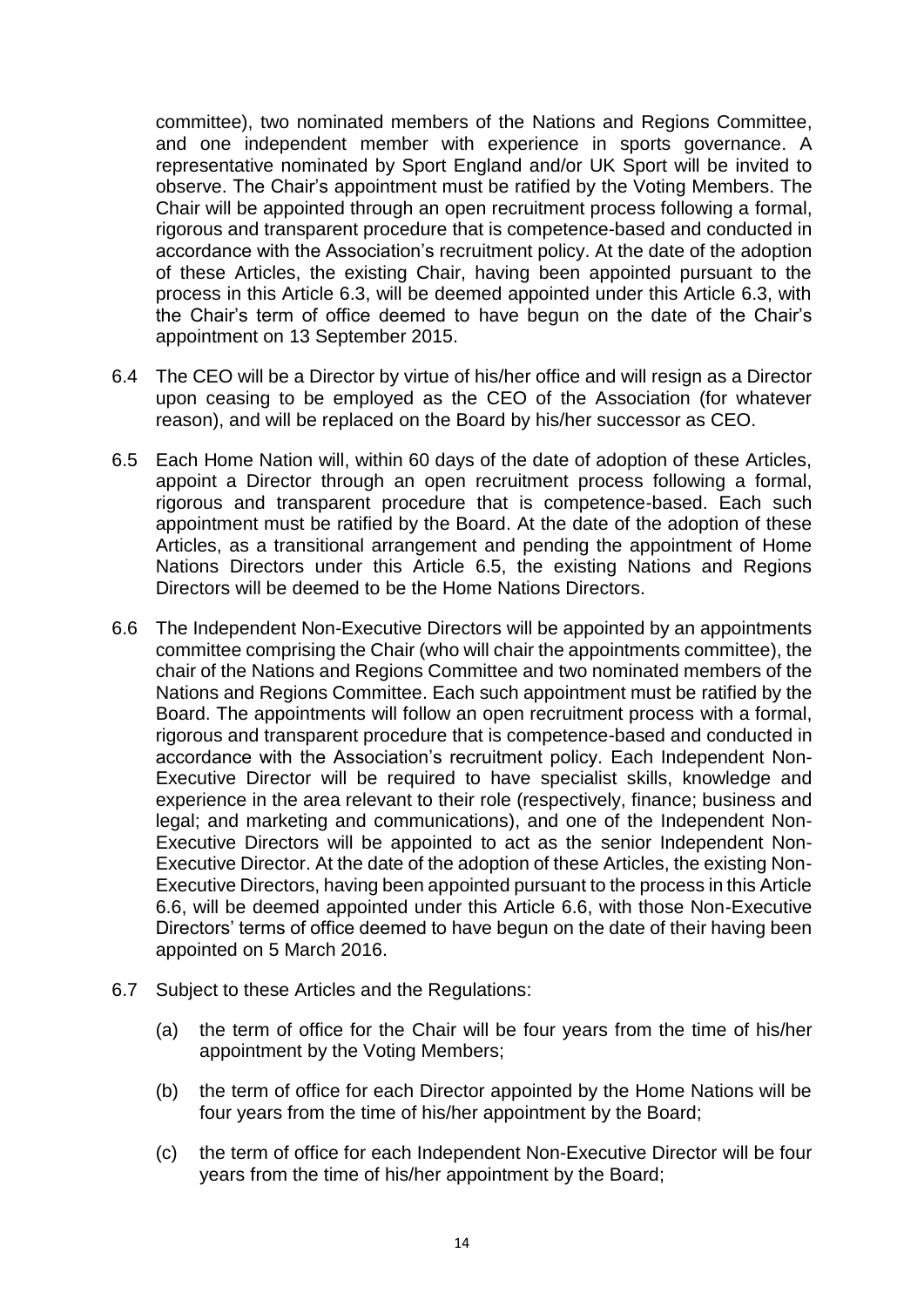- (d) the term of office for each additional Director will be four years from the time of his/her appointment by the Board; and
- (e) subject to the following exceptions, the Chair, each Director appointed by the Home Nations, each Independent Non-Executive Director and each additional Director may not serve as a Director on the Board (whether in the same or different roles) for more than eight consecutive years (and following which such person will not be eligible to serve as a Director again for a period of four years):
	- (i) a Director may serve on the Board for up to 12 consecutive years if appointed as Chair or if appointed to a senior position within UWW; and
	- (ii) in exceptional circumstances (for example, to assist succession planning), a Director may hold office for a further year (i.e. for up to nine consecutive years).
- 6.8 No person may be appointed as a Director of the Association:
	- (a) if he/she is under the age of 18; or
	- (b) in circumstances such that, had he/she already been a Director, he/she would have been disqualified from so acting under the provisions of these Articles.
- 6.9 A Director will be deemed to have vacated office if:
	- (a) he/she resigns from office by written notice to the Association;
	- (b) he/she ceases to be a Director by virtue of any provision of the Acts or he/she becomes prohibited by law from holding that role;
	- (c) he/she becomes bankrupt or makes any arrangement or composition with his/her creditors generally;
	- (d) an order is made by a court having jurisdiction in matters concerning mental disorder for his/her detention or for the appointment of a receiver, liquidator or other person to exercise powers with respect to his/her property or affairs;
	- (e) he/she has been convicted of a criminal offence (other than a motoring offence not resulting in a custodial sentence) and the Board determines that his/her office should be vacated;
	- (f) he/she is absent from Board meetings for more than two consecutive meetings, without the consent of the Board, and the Board determines that his/her office should be vacated;
	- (g) at a Board meeting at which at least half of the Directors are present a resolution is passed that he/she be removed from office (such a resolution may not be passed unless the Director has been given at least 14 Clear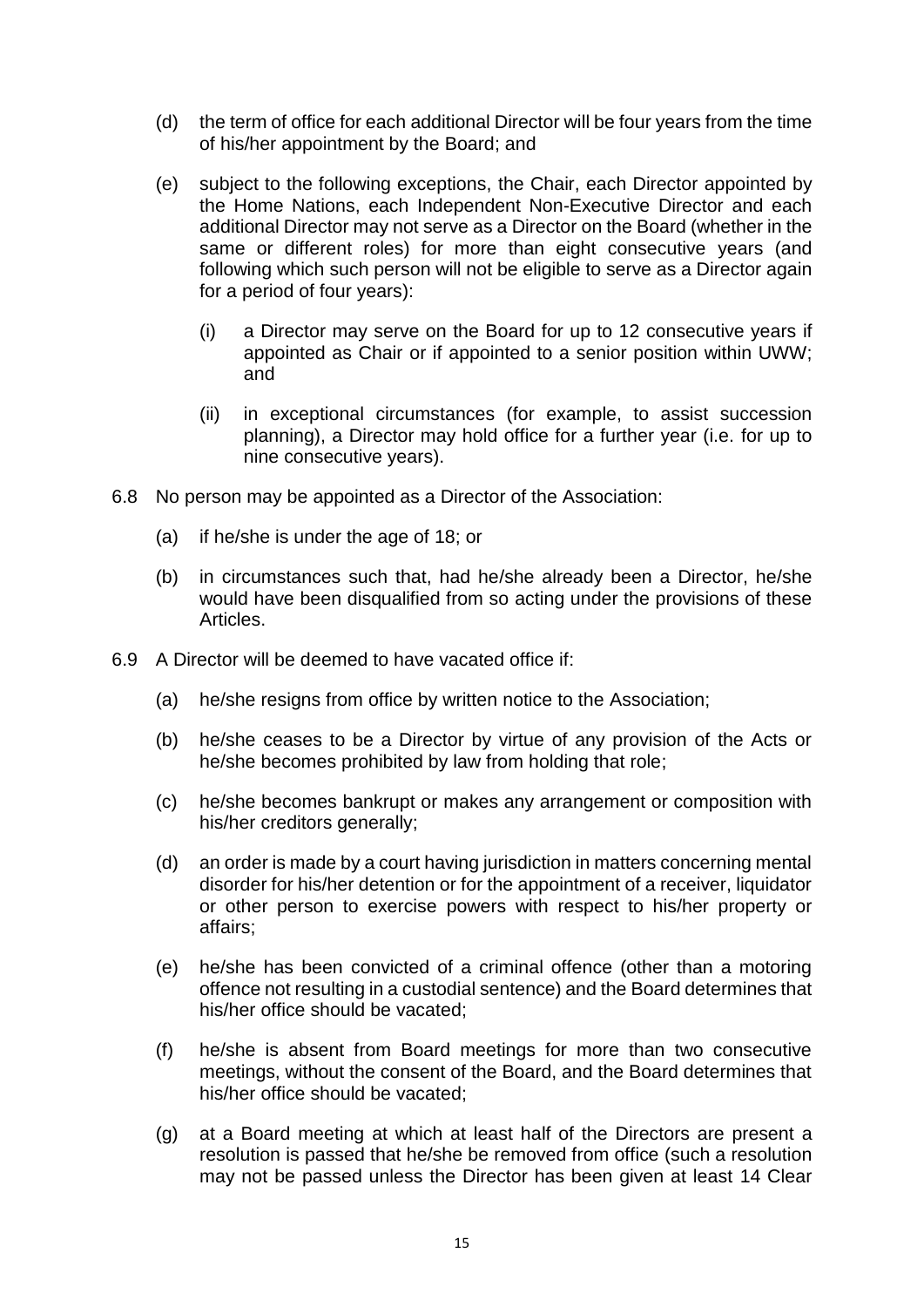Days' notice of the resolution to be proposed and the circumstances alleged to justify removal from office, and has been afforded a reasonable opportunity of being heard by, or of making written representations to, the Directors); or

- (h) an ordinary resolution of the Voting Members is passed in accordance with the Acts that the Director be removed from office.
- 6.10 In the event of a vacancy on the Board, a replacement will be appointed to hold office for the remainder of the term.

#### **Powers**

- 6.11 Subject to the Acts and these Articles, the business of the Association will be managed by the Board, for which purpose it may exercise all of the powers of the Association. Such business will include (without limitation):
	- (a) approving the Association's strategy, management policies, business plan and financial budgets;
	- (b) receiving reports and approving and making recommendations in relation to the audit of the Association;
	- (c) finalising and presenting the annual report and accounts for approval by the Voting Members at the annual general meeting;
	- (d) administering the finances and business performance of the Association;
	- (e) arranging the annual general meeting and other general meetings in accordance with these Articles;
	- (f) approving, issuing, amending and rescinding Regulations;
	- (g) appointing committees and sub-committees pursuant to Article 8;
	- (h) determining the membership subscriptions payable by the Voting Members;
	- (i) appointing the auditors and determining their remuneration; and
	- (j) supervising the CEO and his/her staff in the administration of the affairs of the Association.
- 6.12 Any written contract, deed, instrument, power of attorney or other document may be made or executed on behalf of the Association by any person (including a Director) acting with the authority of the Board.
- 6.13 The Board may resolve, by power of attorney or otherwise, to appoint any person(s) (including a Director) to be the agent of the Association, for such purposes and on such conditions as they determine.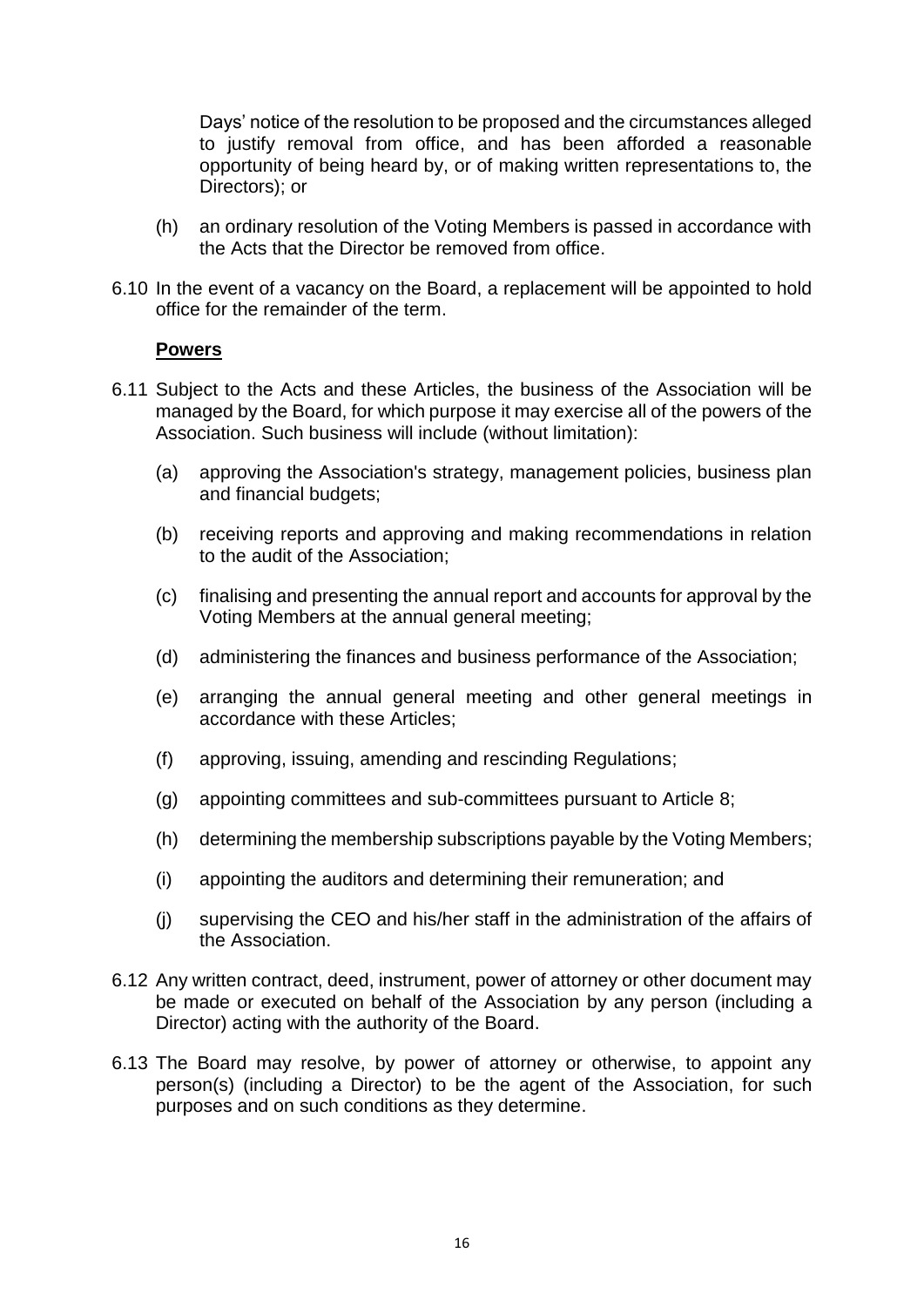# **Meetings**

- 6.14 Subject to the provisions of these Articles, the Board will regulate its proceedings as it sees fit.
- 6.15 The Board will meet as often as it considers necessary or desirable, but ordinarily at least four times each calendar year.
- 6.16 The CEO will at any time upon the request of the Chair call a Board meeting by notice served on all of the Directors and any other person(s) required or entitled to attend. Such notice will confirm the date, time and location of the meeting, together with an agenda of items to be discussed and any supporting documentation, and must be served no later than five working days prior to the date of the meeting (unless such persons agree to receiving the information at shorter notice).
- 6.17 In addition to the Directors, Board meetings may be attended by the following persons:
	- (a) a representative elected by the athletes' committee in accordance with the process set out in the Regulations (who may attend and speak but will not be entitled to vote);
	- (b) the chair of the Nations and Regions Committee (who may attend and speak but will not be entitled to vote); and
	- (c) at the discretion of the Board, other observers and speakers, including to submit reports to the Board and/or to advise the Board. The attendance of any employee of the Association (other than a Director) will be decided by the Chair, in consultation with the CEO.
- 6.18 A person entitled to be present at a meeting of the Board (or a committee of the Board) will be deemed to be present for all purposes if he/she is able, directly or by electronic means, to speak to and be heard by all those present or deemed to be present simultaneously. Such a meeting will be deemed to take place where it is convened to be held or (if no person is present in that place) where the largest group of those participating is assembled, or (if there is no such group) where the chair of the meeting is present.
- 6.19 The Chair will chair all meetings of the Board. In the absence of the Chair, or if the Chair is not present within 15 minutes from the time appointed for the meeting, the members of the Board present at the meeting may choose one of their number to chair the meeting, and may at any time remove him/her from that role.
- 6.20 The quorum for Board meetings will be five Directors. If such a quorum is not present within half an hour from the time appointed for the meeting, the chair of the meeting may call a meeting at a later date to consider the adjourned business. Any votes recorded at an inquorate meeting will be invalid and discarded and will not be carried forward to any later meeting.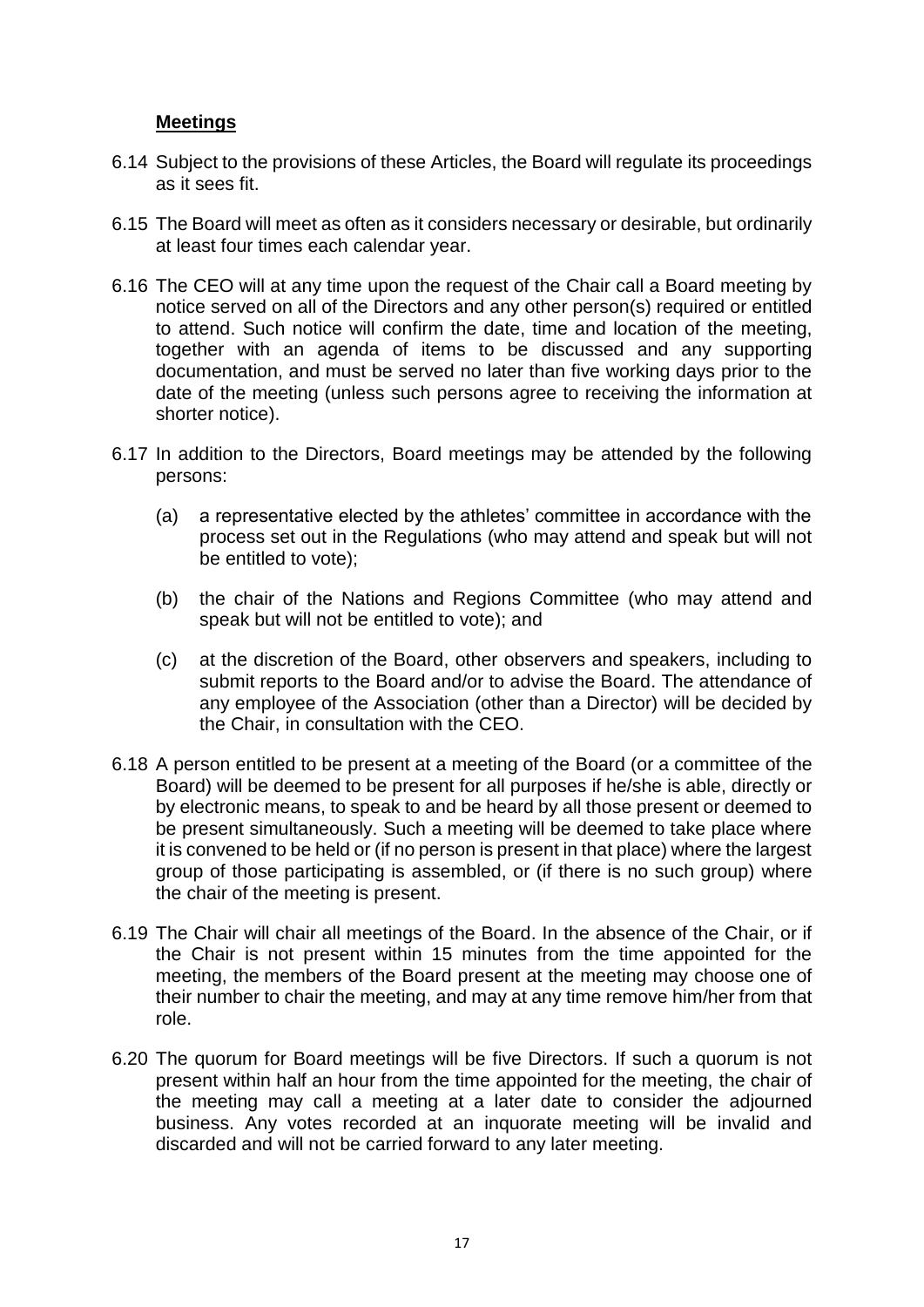- 6.21 The continuing member(s) of the Board may act notwithstanding any vacancies in their number but, if the number of Board members is less than the number required for a quorum, the continuing member(s) may act only for the purposes of filling the vacancies or calling a Congress.
- 6.22 Each Director is entitled to cast one vote on a resolution (for the avoidance of doubt, the chair of the meeting will not have a second or casting vote in the event of an equality of votes).
- 6.23 Unless otherwise specified in the Acts or these Articles, the exercise by the Directors of a power given to them under the Acts or these Articles will be by a resolution passed at a meeting of, or consented to in writing by, the Directors (or any committee of Directors).
- 6.24 A resolution at a meeting of the Board will be decided on a show of hands by a majority of votes by those members present and entitled to vote thereon. In the case of an equality of votes, the resolution will not be passed. If at a quorate meeting there is agreement by consensus that a formal vote need not be taken, the chair of the meeting may declare the resolution to be passed.
- 6.25 Any action that may be taken by the Directors (or a committee of Directors) at a meeting may also be taken by a resolution of the Directors (or a committee of Directors) consented to in writing by a majority of the Directors entitled to vote thereon, provided that a copy of the proposed resolution is sent to all of the persons entitled to consent to it. If any written resolution of the Directors (or a committee of Directors) is adopted, a copy of the resolution will be sent to all such Directors forthwith upon it taking effect.
- 6.26 Where a written resolution has been circulated to a Director pursuant to Article 6.25 and has not been received back by the Association within 30 days of being sent, that Director will be deemed to have approved and signed the resolution.
- 6.27 All resolutions of the Board or acts done on the authority (or apparent authority) of the Board or a committee of the Board, or by any person acting as a member of the Board will, notwithstanding that it be afterwards discovered that there was a defect in the appointment of any Director or person so acting, or that they or any of them were disqualified from holding office, or were not entitled to vote, be as valid as if every such person had been duly appointed and entitled to vote.
- 6.28 Whenever a Director has a financial interest or any duty that is material and that conflicts or may conflict with the interests of the Association in relation to a matter to be discussed at a meeting of the Board or committee of the Board, that individual will:
	- (a) declare the nature of the interest at the time or before discussion begins on the matter;
	- (b) withdraw from the meeting whilst that matter (only) is discussed, unless expressly invited to remain in order to provide information;
	- (c) not be counted in the quorum for that part of the meeting; and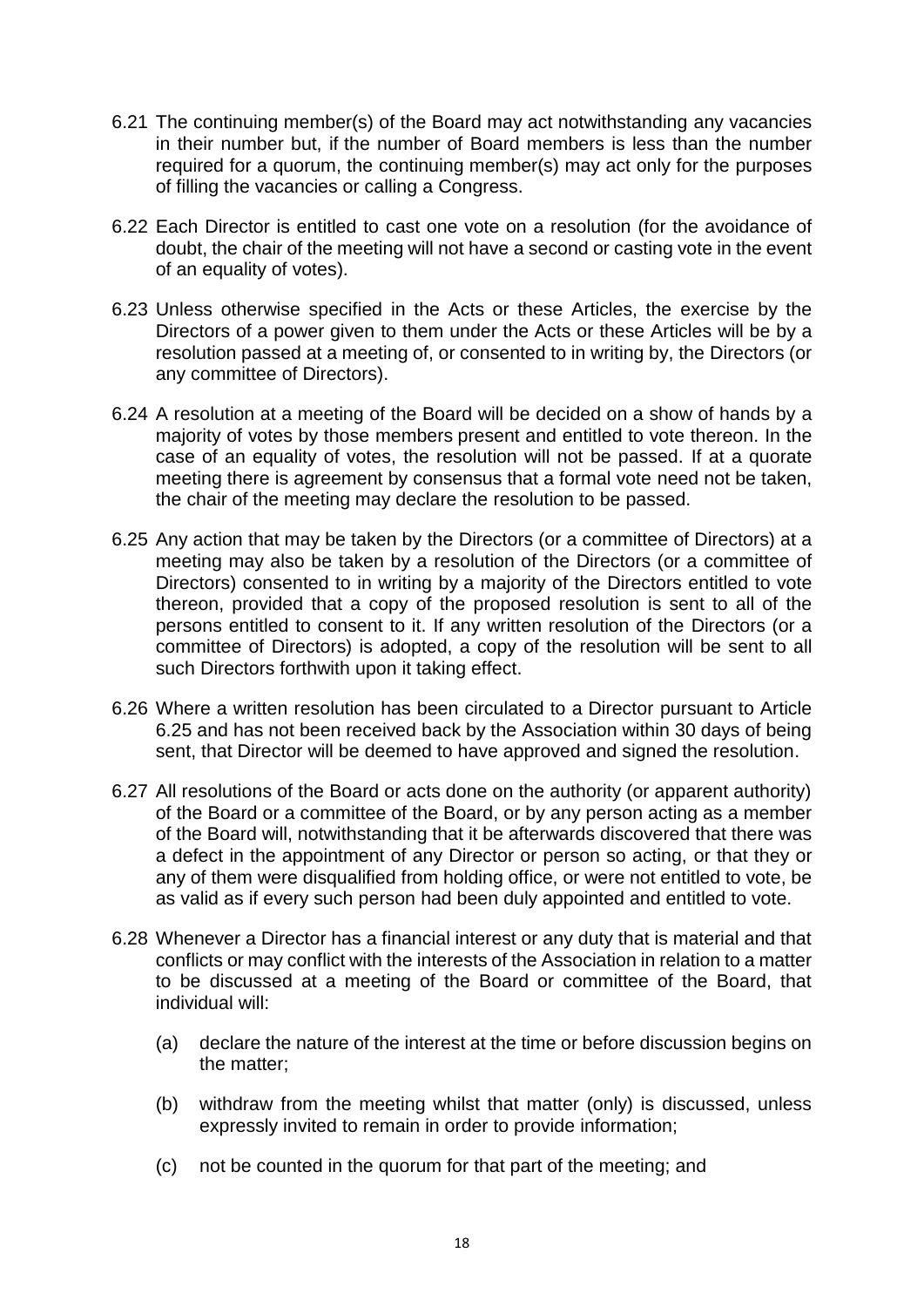- (d) withdraw during the vote and have no vote on the matter.
- 6.29 If a question arises at a meeting of the Board or a committee of the Board as to whether an individual has a personal interest or duty as specified in Article 6.28, the question may be referred to the chair of the meeting and his/her ruling in relation to any individual other than him/herself will be conclusive of the matter.

# <span id="page-20-0"></span>**7. THE CEO**

- 7.1 A CEO will be appointed by the Board through an open recruitment process following a formal, rigorous and transparent procedure that is competence-based and conducted in accordance with the Association's recruitment policy. The CEO will be engaged, for such term and on such conditions as the Board thinks fit, to perform the day-to-day administration and management of the Association's affairs and such other tasks as the Board may determine from time to time. At the date of the adoption of these Articles, the existing CEO, having been appointed pursuant to the process in this Article 7.1, will be deemed appointed under this Article 7.1, with the CEO's term of office deemed to begin on the date of the adoption of these Articles.
- 7.2 The Board may terminate the contract of the CEO, subject to the terms thereof and any other legal obligations, as it sees fit.

#### <span id="page-20-1"></span>**8. COMMITTEES AND SUB-COMMITTEES**

- 8.1 The Board may from time to time appoint committees and sub-committees to carry out such duties as determined by the Board, on such terms as it sees fit, including (but not limited to) the following:
	- (a) the Nations and Regions Committee;
	- (b) the Sport Technical Committee;
	- (c) the Athletes' Committee;
	- (d) the England Committee;
	- (e) the Finance and Audit Committee; and
	- (f) the Nomination Committee.
- 8.2 The Board may issue Regulations concerning the appointment of committees and sub-committees, and may delegate such powers and duties of the Board to committees and sub-committees as it sees fit. Save as provided otherwise in these Articles or the Regulations, each committee and sub-committee will appoint a chair from its own number, to be ratified by the Board.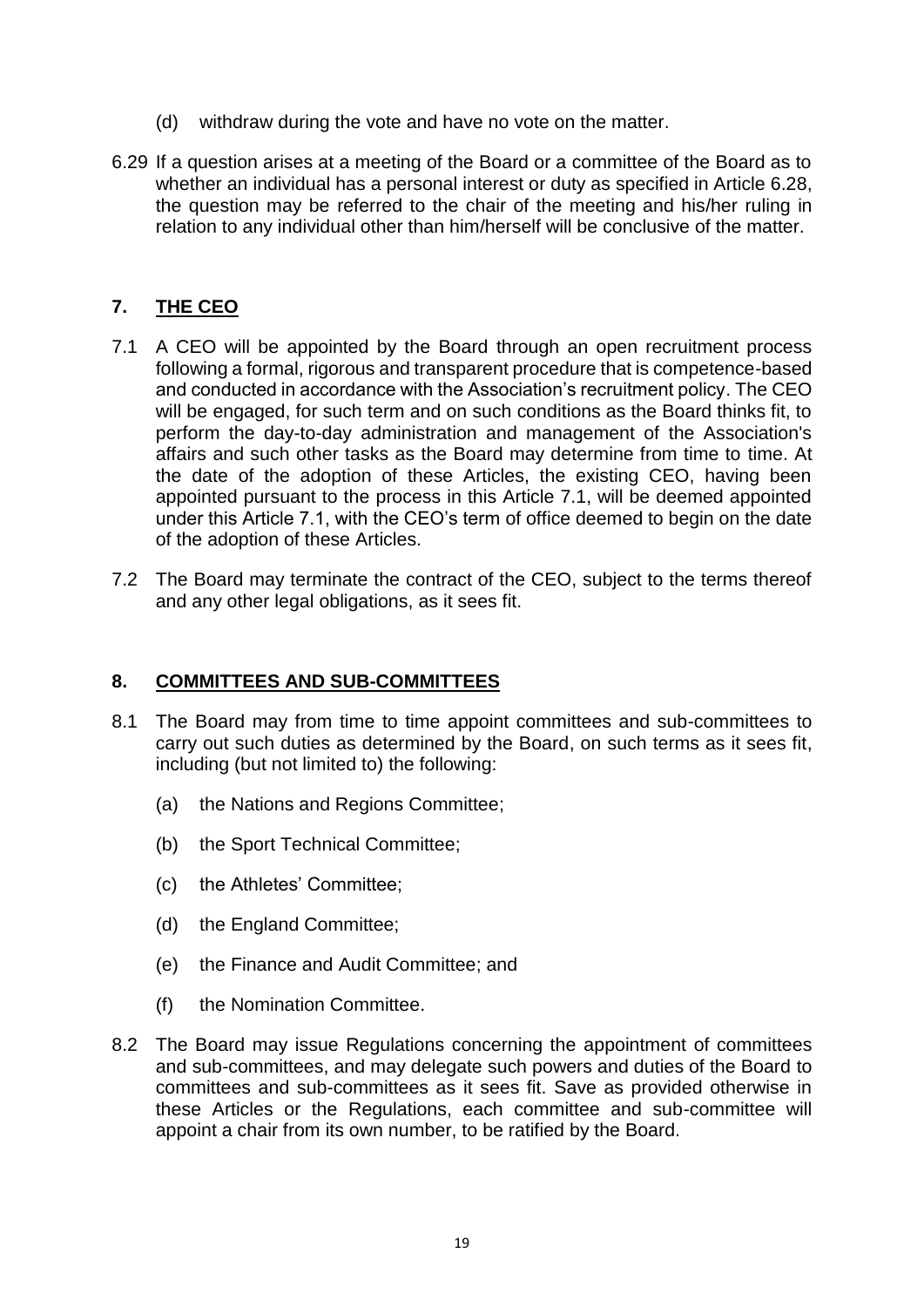8.3 Each committee and sub-committee will be governed by and conduct its business in accordance with any terms of reference and standing orders issued by the Board from time to time, and otherwise in accordance with the provisions of these Articles that regulate the meetings and proceedings of the Board.

# <span id="page-21-0"></span>**9. DISTRIBUTIONS**

9.1 The income, property and all other assets of the Association will be applied solely in furtherance of its objects as set out in Article 2.1, and no portion thereof will be paid or transferred, directly or indirectly (including by way of distribution, dividend, bonus or otherwise howsoever by way of profit), to any Voting Member, provided always that nothing herein will prevent the Association from distributing grants to Voting Members in accordance with its objects or from expenditure on the Home Nations in respect of programme funding and other revenues received in support of the functions of the Home Nations.

#### <span id="page-21-1"></span>**10. WINDING UP**

- 10.1 The Association may be dissolved by a Special Resolution of the Voting Members.
- 10.2 Upon the winding-up or dissolution of the Association, if there remains any property whatsoever after the satisfaction of all of the Association's debts and liabilities, that remaining property will not be distributed among the Voting Members but will either (as determined by the Directors):
	- (a) be given or transferred to some other organisation(s) having objects similar to those of the Association, and which prohibits the distribution of its income and property to an extent at least as great as the prohibition on the distribution of the income and property of the Association; or
	- (b) be transferred to a third party professional trustee in the UK, to be held in trust until the British Wrestling Association is re-established.

# <span id="page-21-2"></span>**11. AUDIT**

- 11.1 The Board will cause accounting records of the Association to be kept in accordance with the Acts and any regulations made pursuant thereto (or as the same may be hereafter amended or altered).
- 11.2 Accounting records will be kept at the registered address of the Association or, subject to the Acts, at such other place(s) as determined by the Board, and will be open to inspection by the Directors at all times.
- 11.3 At each annual general meeting the Board will present a proper income and expenditure account for the period since the last preceding account, together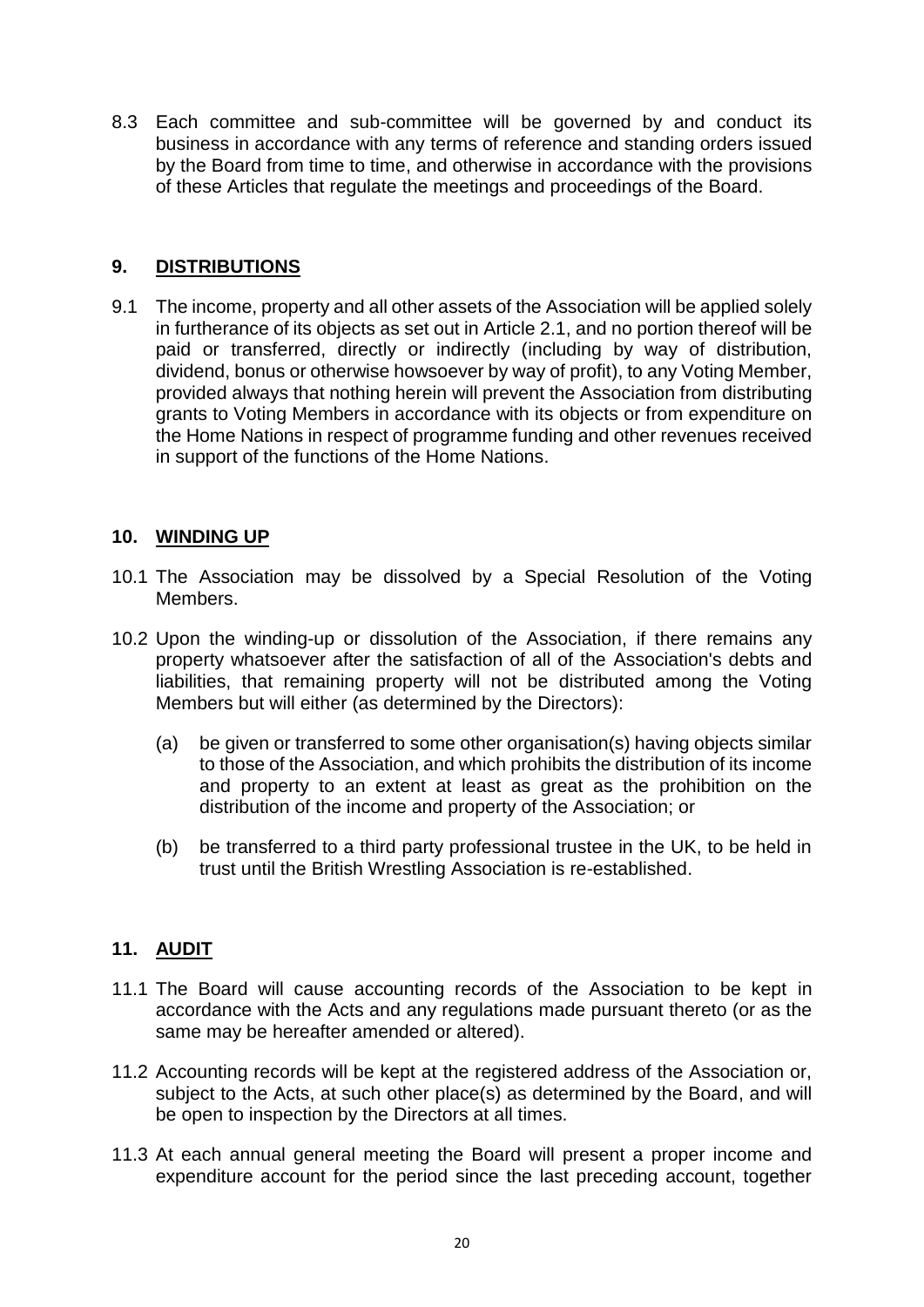with a proper balance sheet made up as at the same date. Every such balance sheet will be accompanied by proper reports of the Board and the auditors. Subject to the Acts, copies of such account, balance sheet and reports (all of which will be framed in accordance with any applicable statutory requirements) and of any other documents required by law to be annexed or attached thereto or to accompany the same will be sent to the auditors and to all other persons entitled to receive notice of general meetings, not less than 21 Clear Days before the date of the meeting.

- 11.4 At least once a year the accounts of the Association will be examined and the correctness of the income and expenditure account and balance sheet ascertained by properly qualified auditors.
- 11.5 Auditors will be appointed and their duties regulated in accordance with the Acts.

#### <span id="page-22-0"></span>**12. MINUTES AND RECORDS**

- 12.1 The Directors will cause minutes to be made of:
	- (a) all appointments of officers made by the Directors;
	- (b) all resolutions of the Association and of the Directors; and
	- (c) all proceedings at meetings of the Association and of the Directors and any committees of the Directors, including the names of the Directors present at each such meeting;

and any such minutes, signed (or, in the case of minutes of Directors' meetings, signed or authenticated) by the chair of the relevant meeting or by the chair of the next succeeding meeting, will, as against any Member or Director of the Association, be sufficient evidence of the proceedings. Such minutes must be kept for at least ten years from the date of the meeting, resolution or decision.

- 12.2 The Directors will comply with the requirements of the Acts as to maintaining a preparation and transmission to the registrar of companies of:
	- (a) annual reports;
	- (b) annual returns; and
	- (c) annual statements of account.

#### <span id="page-22-1"></span>**13. COMMUNICATIONS**

- 13.1 The provisions of the Acts will apply to all communications to the Association.
- 13.2 Subject to the Articles and the Acts, any document or information (including any notice, report or accounts) sent or supplied by the Association under the Articles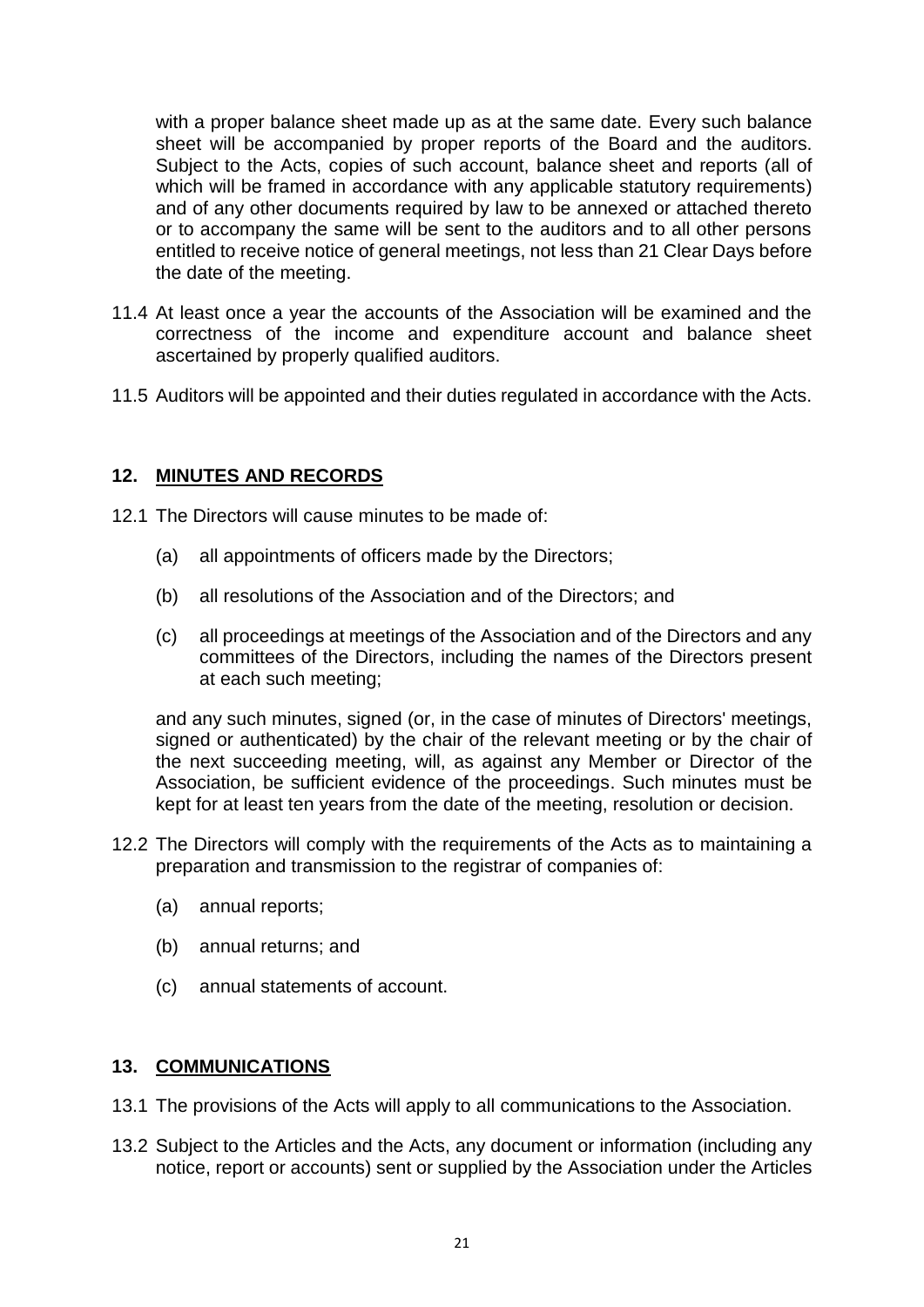or the Acts may be sent or supplied in any way in which the Acts provide for documents or information that are authorised or required by any provision of the Acts to be sent or supplied by the Association, including without limitation:

- (a) in hard copy form;
- (b) in electronic form; or
- (c) by making it available on a website.
- 13.3 Where a document or information that is authorised or required to be sent or supplied by the Association under the Acts is sent or supplied in electronic form or by making it available on a website, the recipient must have agreed that it may be sent or supplied in that form or manner or be deemed to have so agreed under the Acts (and not revoked that agreement). Where any other document or information is sent or supplied in electronic form or made available on a website, the Directors may decide what agreement (if any) is required from the recipient.
- 13.4 Subject to the Articles, any document or information to be sent or supplied to a Director in connection with the taking of decisions by Directors may also be sent or supplied by the means through which that Director has asked to be sent or supplied with such documents or information.
- 13.5 A Voting Member present in person or by proxy at a meeting of the Association will be deemed to have received notice of the meeting and the purposes for which it was called.
- 13.6 Where any document or information is sent or supplied by the Association to the Voting Members:
	- (a) where it is sent by post, it is deemed to have been received 48 hours after it was posted (including weekends and public holidays);
	- (b) where it is sent or supplied by electronic means, it is deemed to have been received on the same day that it was sent; and
	- (c) where it is sent or supplied by means of a website, it is deemed to have been received (i) when the material was first made available on the website; or (ii) if later, when the recipient received (or is deemed to have received) notice of the fact that the material was available on the website.
- 13.7 Notices of general meetings need not be sent to a Voting Member who does not register an address with the Association, or who registers only a postal address outside the UK, or to a Voting Member for whom the Association does not have a current address.
- 13.8 Where any document or information has been sent or supplied by the Association by electronic means and the Association receives notice that the message is undeliverable:
	- (a) if the document or information has been sent to a Voting Member and is notice of a general meeting of the Association, the Association is under no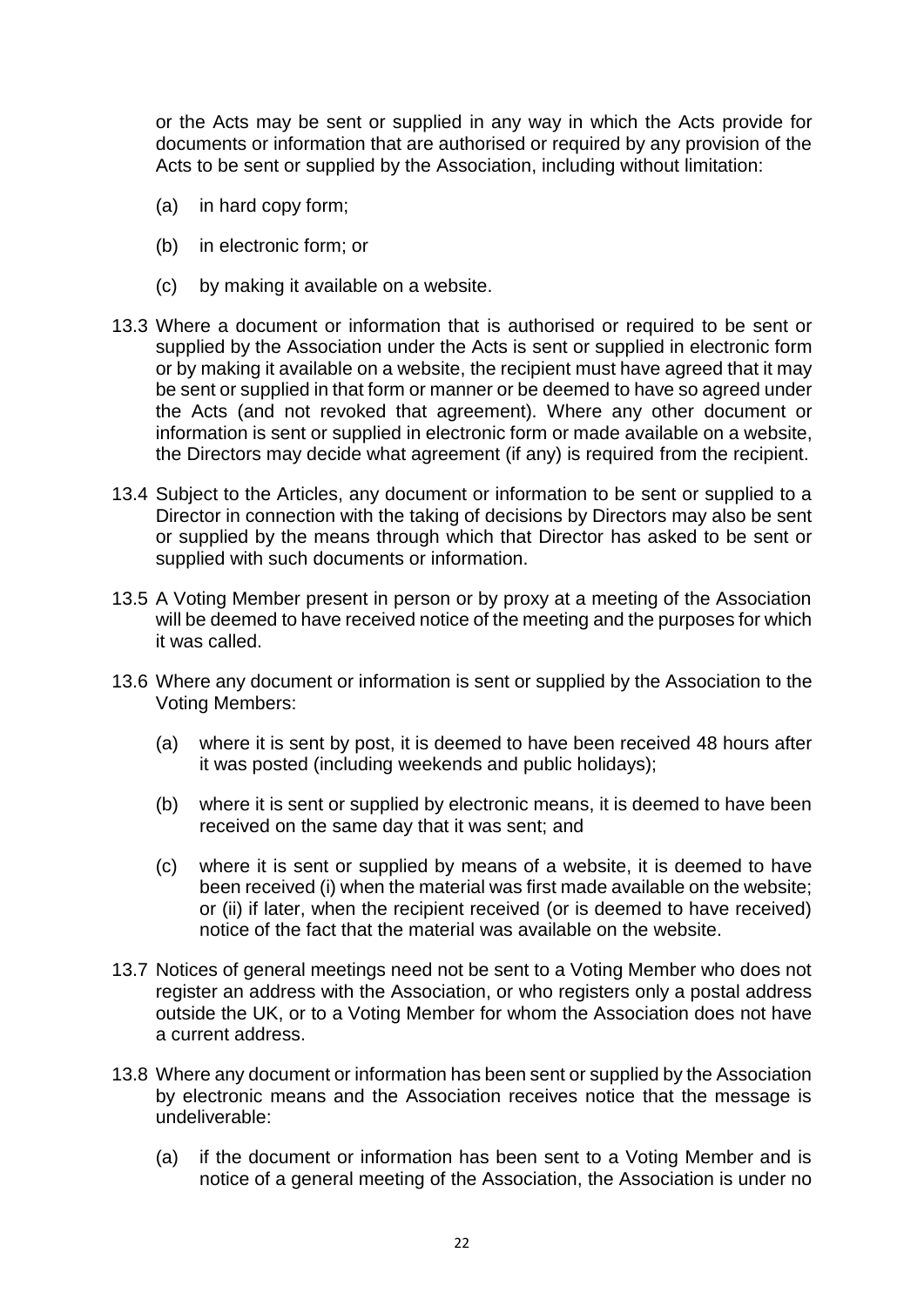obligation to send a hard copy of the document or information to the Voting Member's postal address as shown in the Association's register of members, but may in its discretion choose to do so;

- (b) in all other cases, the Association will send a hard copy of the document or information to the Voting Member's postal address as shown in the Association's register of members (if any), or in the case of a recipient who is not a Voting Member, to the last known postal address for that person (if any); and
- (c) the date of service or delivery of the document or information will be the date on which the original electronic communication was sent, notwithstanding the subsequent sending of hard copies.
- 13.9 Subject to the Acts, a Director or any other person (other than in their capacity as a Voting Member) may agree with the Association that documents or information sent to that person in a particular way are deemed to have been received within a specified time, and for the specified time to be less than 48 hours.
- 13.10 Copies of the Association's annual report and accounts will be posted on the Association's website in a timely fashion.

# <span id="page-24-0"></span>**14. IRREGULARITIES**

14.1 The proceedings at any meeting or on the taking of any poll or the passing of a written resolution or the making of any decision will not be invalidated by reason of any accidental informality or irregularity (including any accidental omission to give or any non-receipt of notice) or any want of qualification in any of the persons present or voting or by reason of any business being considered that is not specified in the notice.

#### <span id="page-24-1"></span>**15. INDEMNITY**

15.1 Subject to the Acts and these Articles, every Director and other officer of the Association and every member of a committee or sub-committee appointed by the Board will be entitled to be indemnified out of the assets of the Association against any liability incurred by him/her in the execution and discharge of his/her responsibilities relating to the Association, provided always that such indemnity will not apply in respect of any dishonest or fraudulent acts or omissions.

# <span id="page-24-2"></span>**16. DISPUTE RESOLUTION**

16.1 The Judicial Panel will have jurisdiction to hear and determine the following, to the exclusion of all other courts, tribunals and arbitration bodies of any country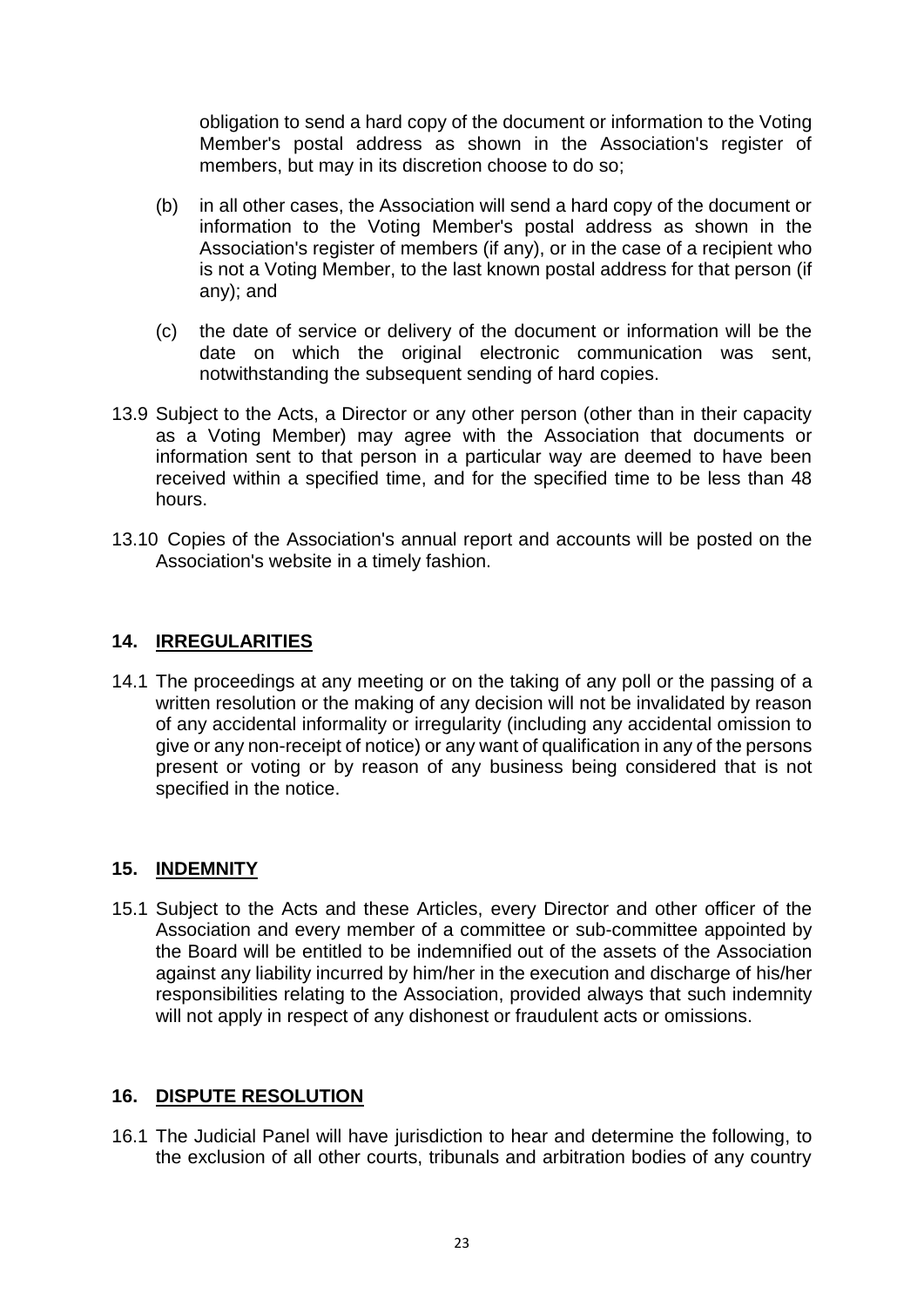or organisation whatsoever, in accordance with these Articles and the Regulations:

- (a) any final decision of a body made pursuant to these Articles that provides for an appeal from that decision directly to the Judicial Panel; and
- (b) any matters as specified in the Regulations.

#### <span id="page-25-0"></span>**17. DEFINITIONS AND INTERPRETATION**

17.1 Capitalised terms in these Articles have the following meanings:

**Acts** means the Companies Act 2006, including any statutory modification or reenactment thereof for the time being in force.

**Articles** means these Articles of Association, as amended from time to time.

**Association** means the British Wrestling Association Limited, a private company limited by guarantee and incorporated in England and Wales on 30 March 2001 with company number 4190868.

**Athletes' Committee** means the committee of that name appointed by the Board.

**Board** means the board of Directors of the Association, constituted in accordance with Article 6.

**British Olympic Association** means the British Olympic Association (or any successor or replacement of that body).

**CEO** means the chief executive officer of the Association, appointed pursuant to Article 7.

**Chair** means the chair of the Board, appointed pursuant to Article 6.

**Clear Days** means the relevant period of notice excluding the day when the notice is given or deemed to be given and the day for which it is given or which it is to take effect.

**Congress** means the meeting of the Voting Members of the Association referred to in Article 5.

**Country** means the whole country, state, territory or part of a territory under the jurisdiction of a Home Nation, as recognised by the Association in its absolute discretion.

**Director** means a director of the Association, appointed pursuant to Article 6.1.

**England Committee** means the committee of that name appointed by the Board.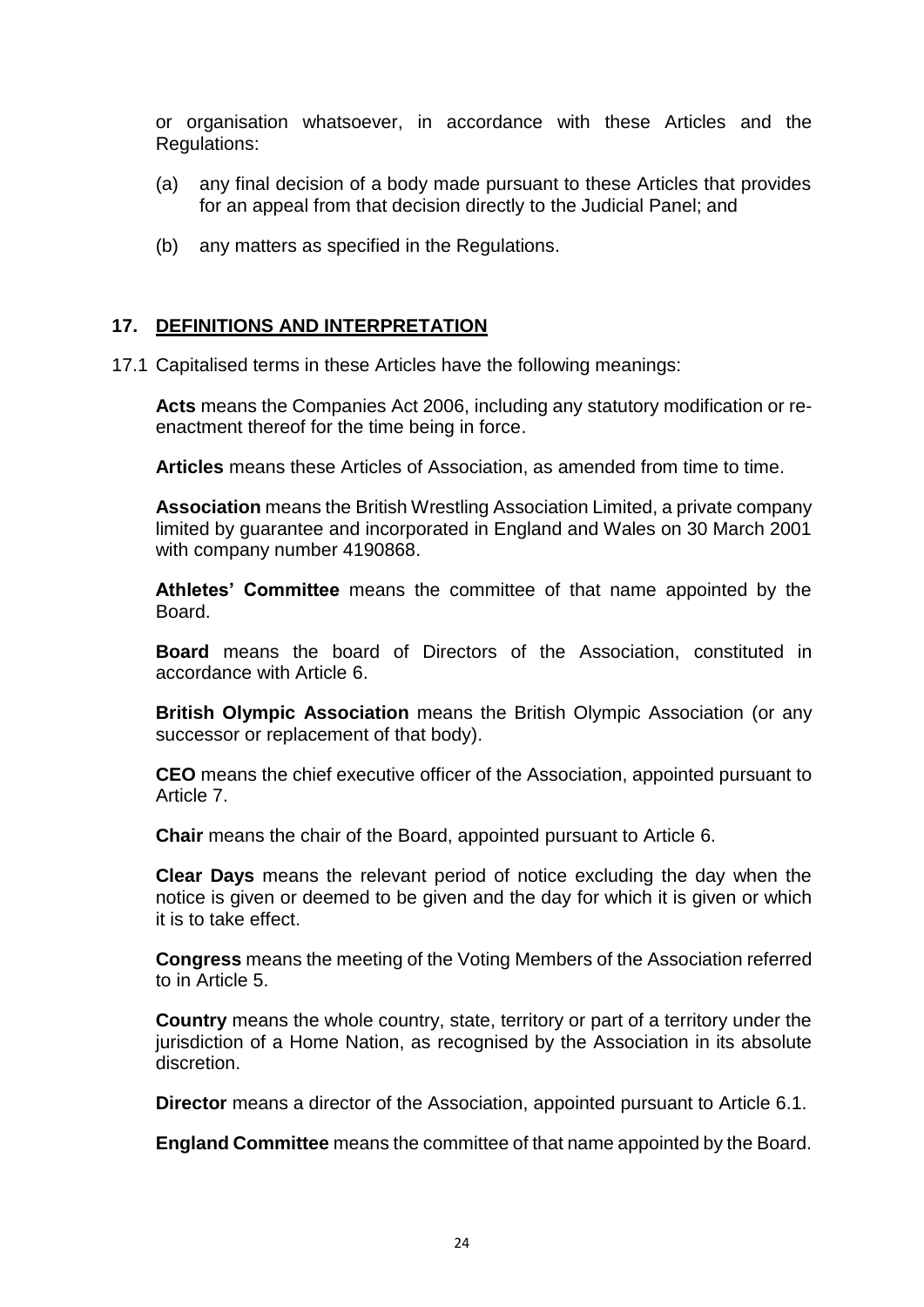**Finance and Audit Committee** means the committee of that name appointed by the Board.

**Home Nations** means the Voting Member(s) representing each of England (for these purposes, through the England Committee), Northern Ireland, Scotland and Wales.

**Independent Non-Executive Director** means a Director of the Association appointed in accordance with Article 6.

**Judicial Panel** means the panel of that name appointed under the Regulations.

**Member** means the members of the Association from time to time, being the Voting Members and such other persons and entities who are members of the Association pursuant to Article 4.

**Nation** means one of the following areas: Northern Ireland, Scotland and Wales.

**Nations and Regions Association** means an entity governing Wrestling within its Nation or Region.

**Nations and Regions Committee** means the committee of that name appointed by the Board.

**Nominations Committee** means the committee of that name appointed by the Board.

**Region** means one of the following areas: England (north), England (midlands) and England (south) (the boundaries of the England regions will be as determined by the Board from time to time).

**Regulations** means any rules, regulations, codes, terms of reference or policies made by or on behalf of the Association, as amended from time to time.

**Special Resolution** means any resolution duly passed at any meeting by 75 per cent or more of those persons attending and entitled to vote or, in the case of a written resolution, duly passed by 75 per cent or more of those persons entitled to receive a copy of the resolution

**Sport England** means the English Sports Council (or any successor or replacement of that body).

**Sport Technical Committee** means the committee of that name appointed by the Board.

**UK Anti-Doping** means United Kingdom Anti-Doping Limited (or any successor or replacement of that body).

**UK Anti-Doping Rules** means the UK Anti-Doping Rules, as amended from time to time.